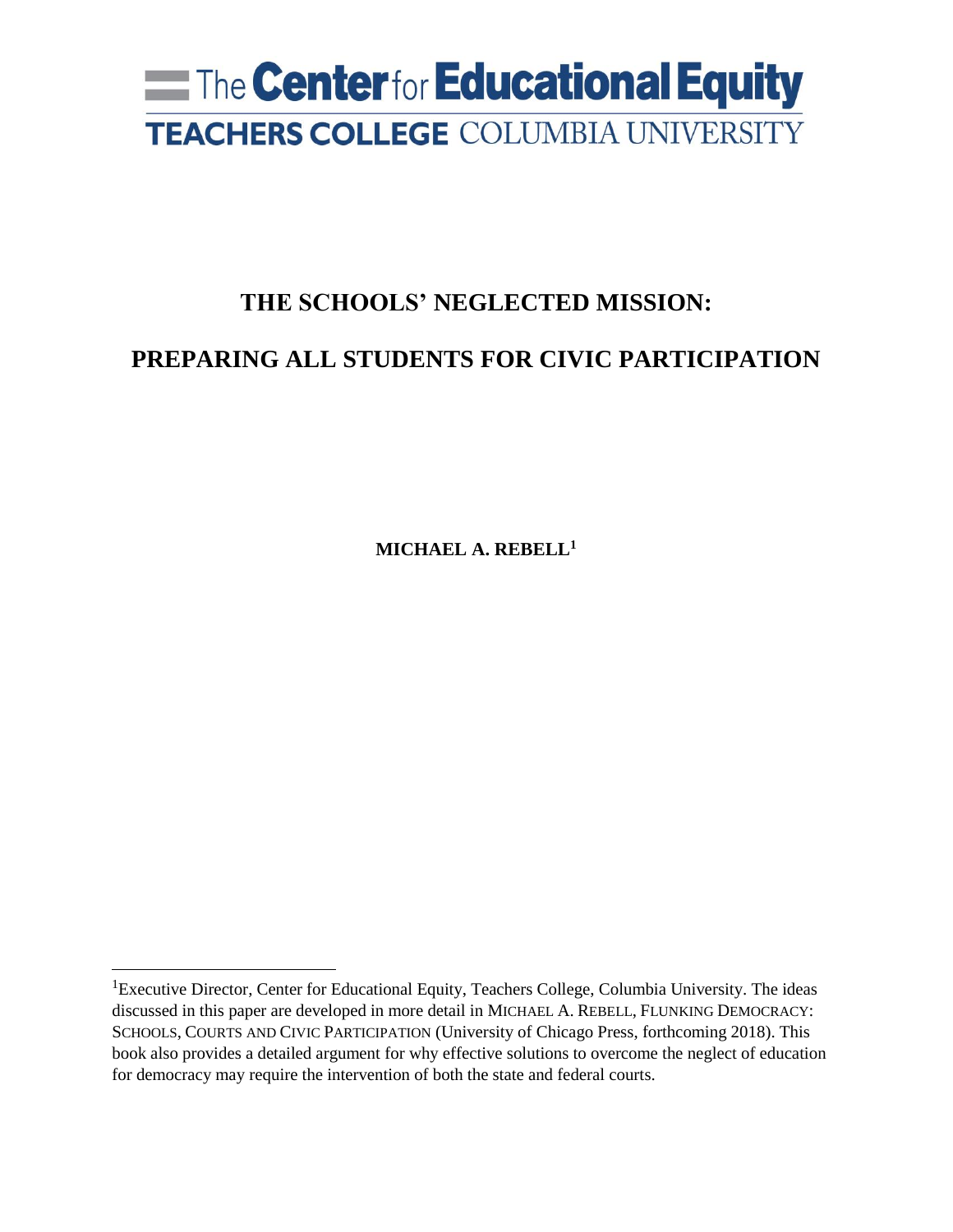#### **Introduction**

 $\overline{a}$ 

The 2016 presidential election campaign underscored some very troubling trends in the present state of our democracy: the extreme polarization of the electorate; the dismissal of people with opposing views; the failure of many voters (and, quite often, the candidates) to focus on substantive policy issues; and the widespread acceptance and circulation of one-sided and factually erroneous information. Other disturbing trends have been present for decades: the proportion of eligible voters who actually vote is substantially lower than in most other developed countries; the number of residents who actively participate in local community activities has dramatically declined; and Americans are increasingly neglecting basic civic responsibilities like jury service.

These trends raise the question of whether our nation's schools have been fulfilling their critical civic mission to prepare young people to be good citizens, capable of safeguarding our democracy and stewarding our nation toward a greater realization of its democratic values. Throughout American history, the primary mission of the public schools has been to prepare students to be effective citizens capable of sustaining a vibrant and inclusive democracy. The nation's founders believed that the profound experiment in republican government that they were initiating "depended on citizens' ability to participate in public life and to exhibit civic virtues such as mutual respect and prudent judgment."<sup>2</sup> Horace Mann, the founder of the nineteenthcentury "common school" movement, stressed the primacy of preparation for citizenship:

<sup>2</sup> Lorraine M. McDonnell, *Defining Democratic Purposes*, *in* REDISCOVERING THE DEMOCRATIC PURPOSES OF EDUCATION 1, 2 (Lorraine M. McDonnell, P. Michael Timpane and Roger Benjamin eds., 2000).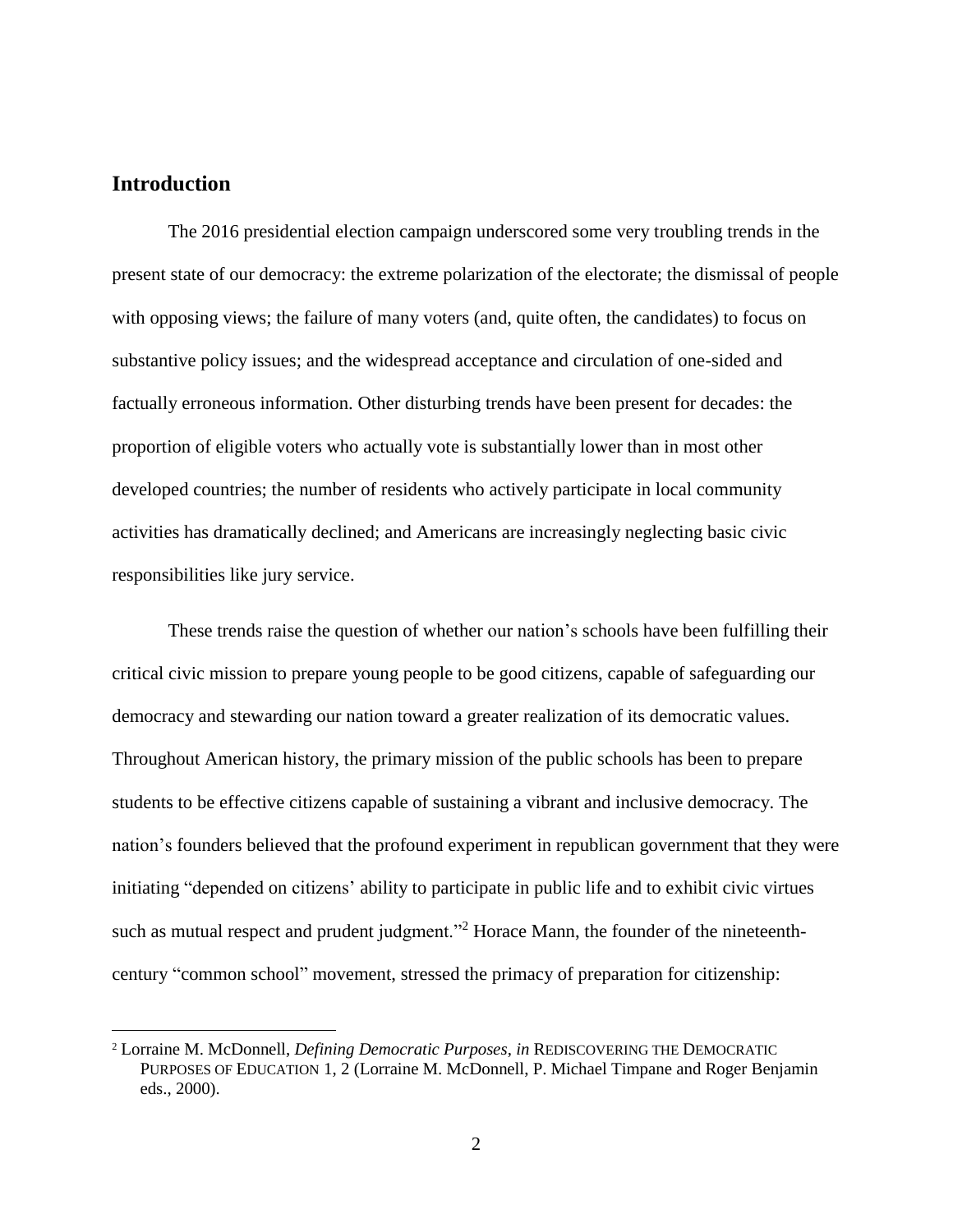Education must be universal….With us, the qualification of voters is as important as the qualification of governors, and even comes first, in the natural order….The theory of our government is – not that all men, however unfit, shall be voters – but that every man, by the power of reason and the sense of duty, shall become fit to be a voter. Education must bring the practice as nearly as possible to the theory. As the children now are, so will the sovereigns soon be.<sup>3</sup>

For Mann, the strength of the American democracy depended on the strength of the schools.

Over the past half century, however, even as the scope of American democracy has expanded to include a broader, more diverse population and an understanding of the need to respect and embrace the needs and aspirations of all our citizens, the schools' civic focus has eroded, so much so that, at the present time, the viability of our democratic institutions is at risk.

#### *The Decline of Civic Preparation in the Schools*

Education for citizenship, which historically permeated the school curriculum, no longer is a core aspect of most schools' program, and "civic education" has become a discrete and diminishing component of the schooling experience. The U.S. Department of Education has itself acknowledged this reality. In a report issued in 2012, it stated:

> [U]nfortunately, civic learning and democratic engagements are add-ons rather than essential parts of the core academic mission in too many schools and on too many college campuses today. Many elementary and secondary schools are pushing civics and service-learning to the sidelines, mistakenly treating education for citizenship as a distraction from preparing students for college-level mathematics, English and other core subjects.<sup>4</sup>

<sup>&</sup>lt;sup>3</sup> HORACE MANN, LECTURES ON EDUCATION, vii (1855).

<sup>4</sup> U.S. Department of Education, Advancing Civic Learning and Engagement in Democracy: A Road Map and Call to Action 1 (2012).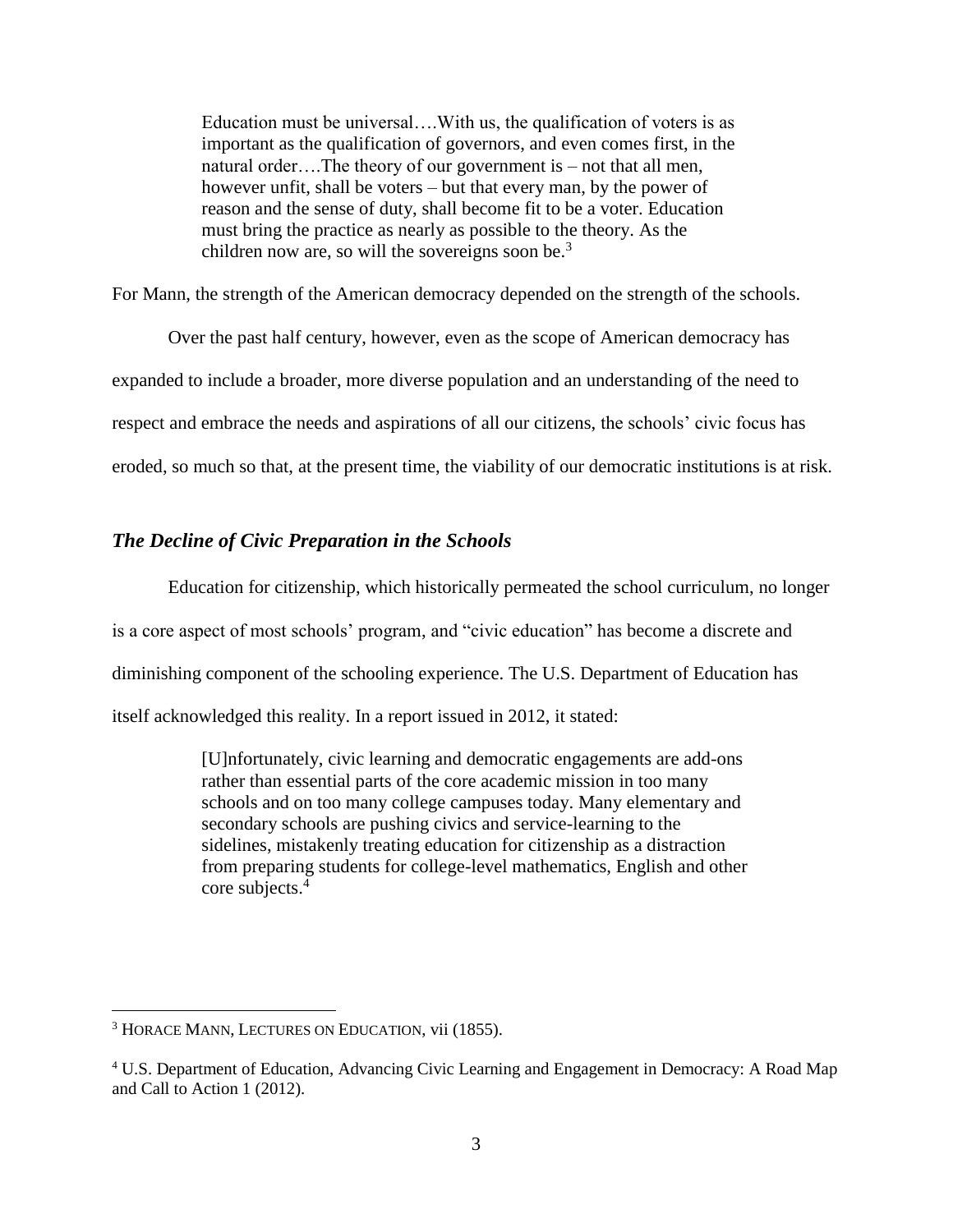The ability of the schools to carry out their historical civic preparation role has been further undermined by wide disparities among schools in the availability of resources to provide opportunities for effective civic preparation.

Consistent with this neglect of civic education, Americans' knowledge of basic political facts is strikingly low. For example, on the civics exam administered by the National Assessment of Educational Progress (NAEP) (known as "the nation's report card") administered in 2014, only 23% of a national sample of 18 year olds performed at or above a "proficient" level.<sup>5</sup> Only 27% of Americans know the Bill of Rights expressly prohibits establishing an official religion in the United States,<sup>6</sup> and, although the main political stake in the 2014 mid-term election was control of the Senate and House of Representatives, only 38% of the public knew that the Democrats controlled the Senate before the election, and the same percentage knew the Republicans controlled the House.<sup>7</sup> With this level of political illiteracy, most native-born Americans would fail the basic citizenship test that is administered to those seeking to become naturalized American citizens.<sup>8</sup>

There are disturbing overall patterns in these surveys of political knowledge: "men are more informed than women; whites are more informed than blacks; those with higher incomes are more informed than those with lower incomes; and older citizens are more informed than

<sup>5</sup> Available at [http://www.nationsreportcard.gov/hgc\\_2014/#civics.](http://www.nationsreportcard.gov/hgc_2014/#civics)

<sup>&</sup>lt;sup>6</sup> New York State Bar Association, Report and Recommendations of the Law, Youth and Citizenship Committee on Civic Education, (2013), available at: [http://www.nysba.org/LYCcivicsReport2014.](http://www.nysba.org/LYCcivicsReport2014) 7 ILYA SOMIN, DEMOCRACY AND POLITICAL IGNORANCE: WHY SMALLER GOVERNMENT IS SMARTER 24 (2016).

<sup>8</sup> Liav Orgad, *Creating New Americans: The Essence of Americanism Under the Citizenship Test*, 47 HOUSTON L. REV. 1227, 1265 (2011).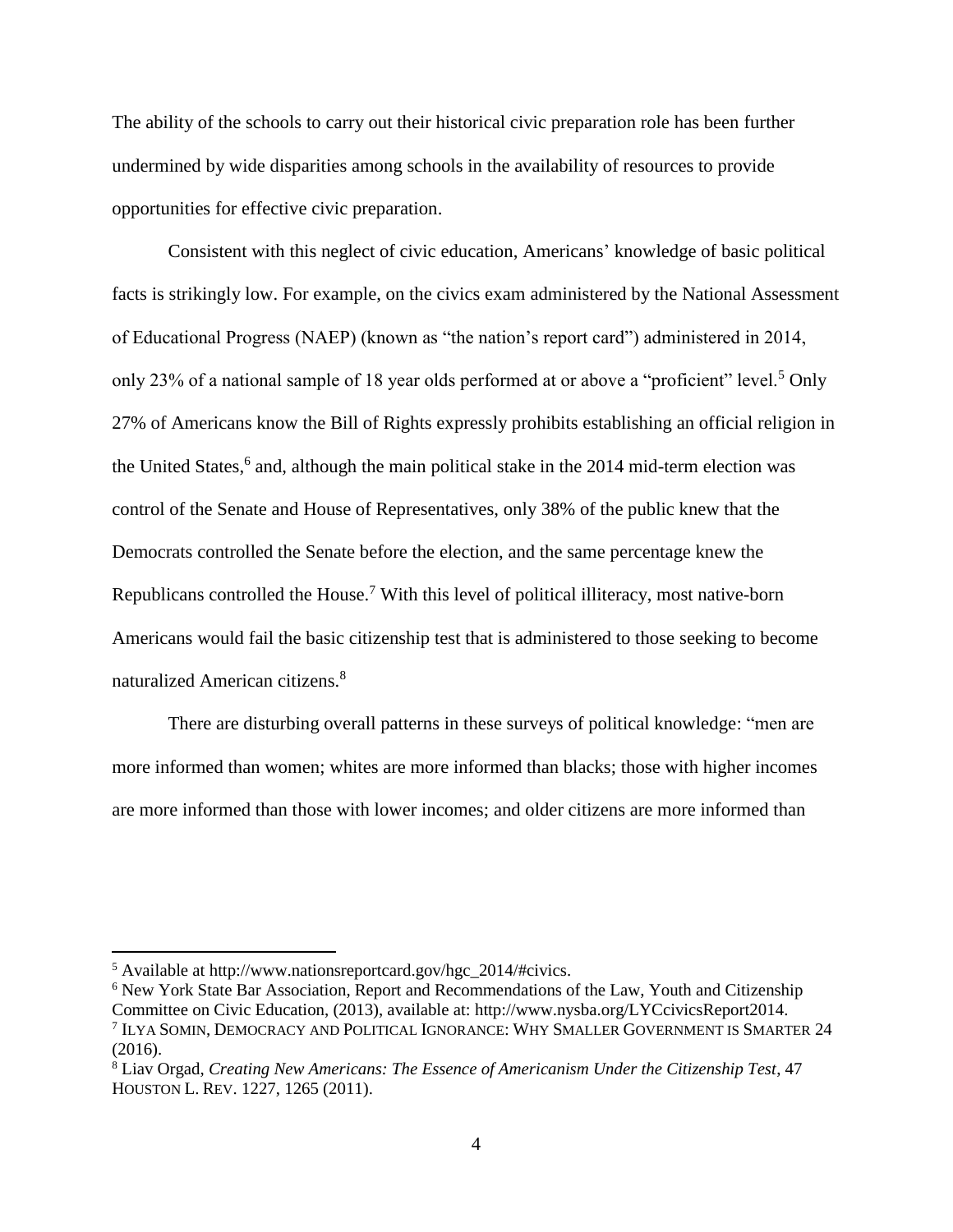younger ones."<sup>9</sup> These patterns suggest that wealth and privilege strongly affect Americans' access to civic preparation.

Given the lack of political awareness among our citizens, it is not surprising that relatively few Americans vote. In the 2016 presidential election, only 56.8% of Americans eligible to vote chose to do so. This means that nearly one hundred million Americans failed to go to the polls.<sup>10</sup> In the 2014 mid-term elections, turnout was even worse: only 36.7% of eligible voters cast ballots.<sup>11</sup> These voting percentages are consistent with the general trends of voter turnout for presidential and mid-term elections for the past  $70$  years.<sup>12</sup> Overall, America's youngest voters have moved toward less engagement over time, as 18- through 24-year-olds' voting rates dropped from 50.9 percent in 1964 to 38.0 percent in 2012.<sup>13</sup> Americans rank 139<sup>th</sup> in voter participation out of 172 world democracies.<sup>14</sup>

Americans who do not vote also often do not participate—in any sustained way—in other political or community civic activities.<sup>15</sup> There has been a dramatic decline in recent decades in active participation in civic associations, PTAs, and religious organizations, and, overall, social bonds have atrophied, trends that Robert Putnam documented in his classic volume, *Bowling Alone.*<sup>16</sup>

<sup>9</sup> MICHAEL X. DELLI CARPINI AND SCOTT KEETER, WHAT AMERICANS KNOW ABOUT POLITICS AND WHY IT MATTERS 157 (1996).

<sup>&</sup>lt;sup>10</sup> National Voter Election Project, Voter Turnout, available at [http://www.electproject.org/home/voter](http://www.electproject.org/home/voter-turnout/demographics)[turnout/demographics.](http://www.electproject.org/home/voter-turnout/demographics)

<sup>11</sup> *Id.*

 $12$  *Id.* 

<sup>&</sup>lt;sup>13</sup> Thomas File, Young-Adult Voting: An Analysis of Presidential Elections, 1964–2012, 2 (2014), U.S. Census Bureau, available at [https://www.census.gov/prod/2014pubs/p20-573.pdf.](https://www.census.gov/prod/2014pubs/p20-573.pdf)

<sup>&</sup>lt;sup>14</sup> McCormick Tribune Foundation, Civic Engagement in Our Democracy 6 (2007), available at [http://documents.mccormickfoundation.org/publications/civicdisengagement.pdf.](http://documents.mccormickfoundation.org/publications/civicdisengagement.pdf)  $^{15}$  *Id*.

<sup>16</sup> ROBERT PUTNAM, BOWLING ALONE: THE COLLAPSE AND REVIVAL OF AMERICAN COMMUNITY 254 (2000).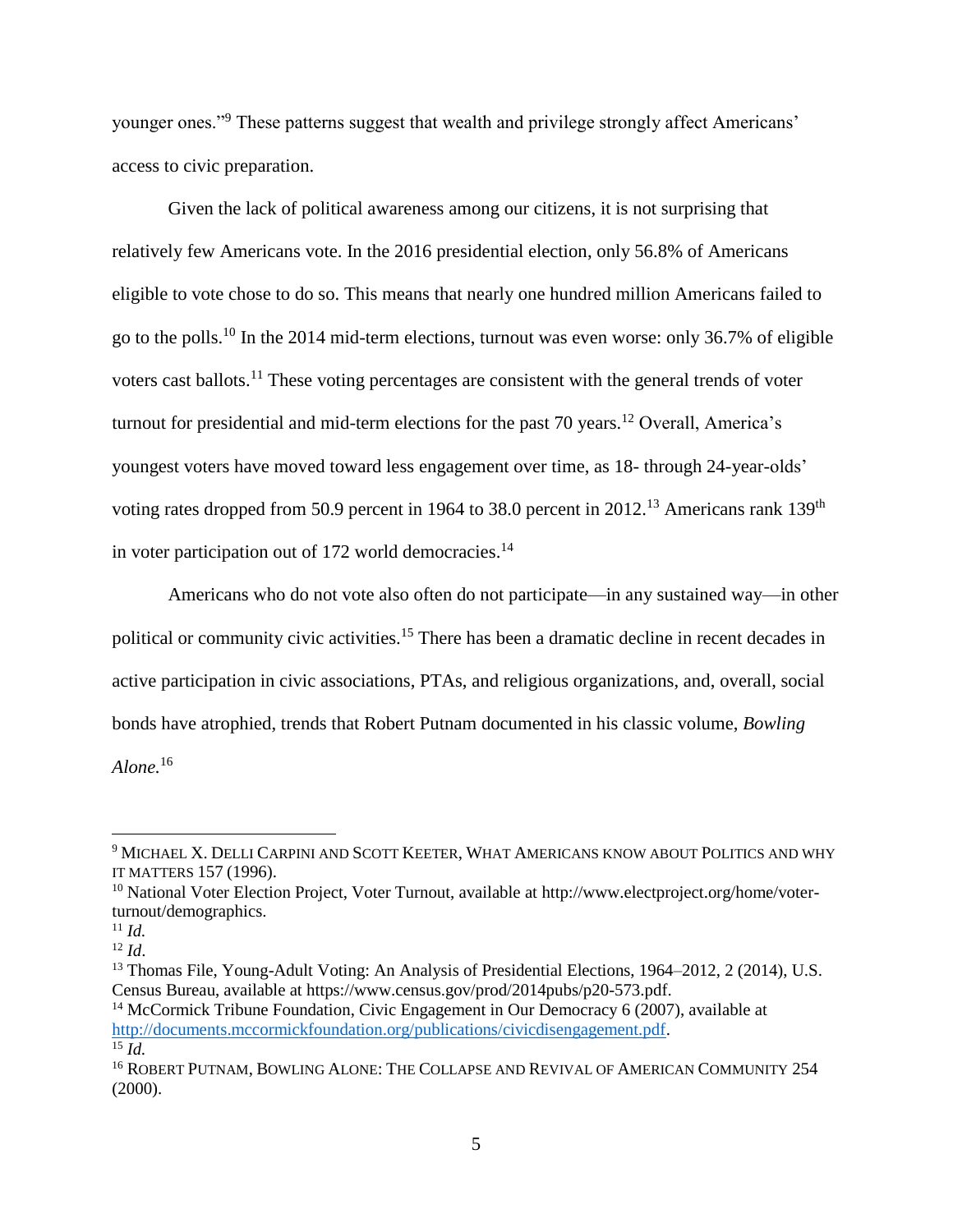And although as of 2015, 92% of teens used the internet daily,  $17$  most schools have also failed to help students apply critical thinking to their use of new media, something that will have to change if our future voters are to be able to deal effectively with one-sided presentation of information, misrepresentation, and factually inaccurate or "fake news" stories circulated online. The Stanford History Education Group recently administered a series of assessments that sought to gauge "civic online reasoning" to approximately 8,000 secondary school and college students across 12 states."<sup>18</sup> Among other things, they found that only 9% of Advanced Placement high school students and only 7% of college students were able to distinguish between reliable and unreliable web sources.

Although most American students are not being prepared properly for civic participation today, the gaps in civic knowledge and civic preparation are particularly acute for African American students and students living in poverty. This has created what Harvard professor Meira Levinson has called a "civic empowerment gap."<sup>19</sup> This difference stems from a variety of factors, including extensive and longstanding disparities in resources available in schools attended predominantly by students of color and students in poverty; distrust of civic institutions, stemming from legacies of historical discrimination; and continuing racism and/or unconscious bias among many administrators and teachers.

<sup>17</sup> PEW RES. CTR., TEENS, SOCIAL MEDIA & TECHNOLOGY OVERVIEW 2015 (Apr. 9, 2015), *available at* http://www.pewinternet.org/2015/04/09/teens-social-media-technology-2015/.

<sup>&</sup>lt;sup>18</sup> Stanford History Education Group, Evaluating Information: The Cornerstone of Civic Online Reasoning, Executive Summary 4 (2016).

<sup>19</sup> MEIRA LEVINSON, NO CITIZEN LEFT BEHIND (2012).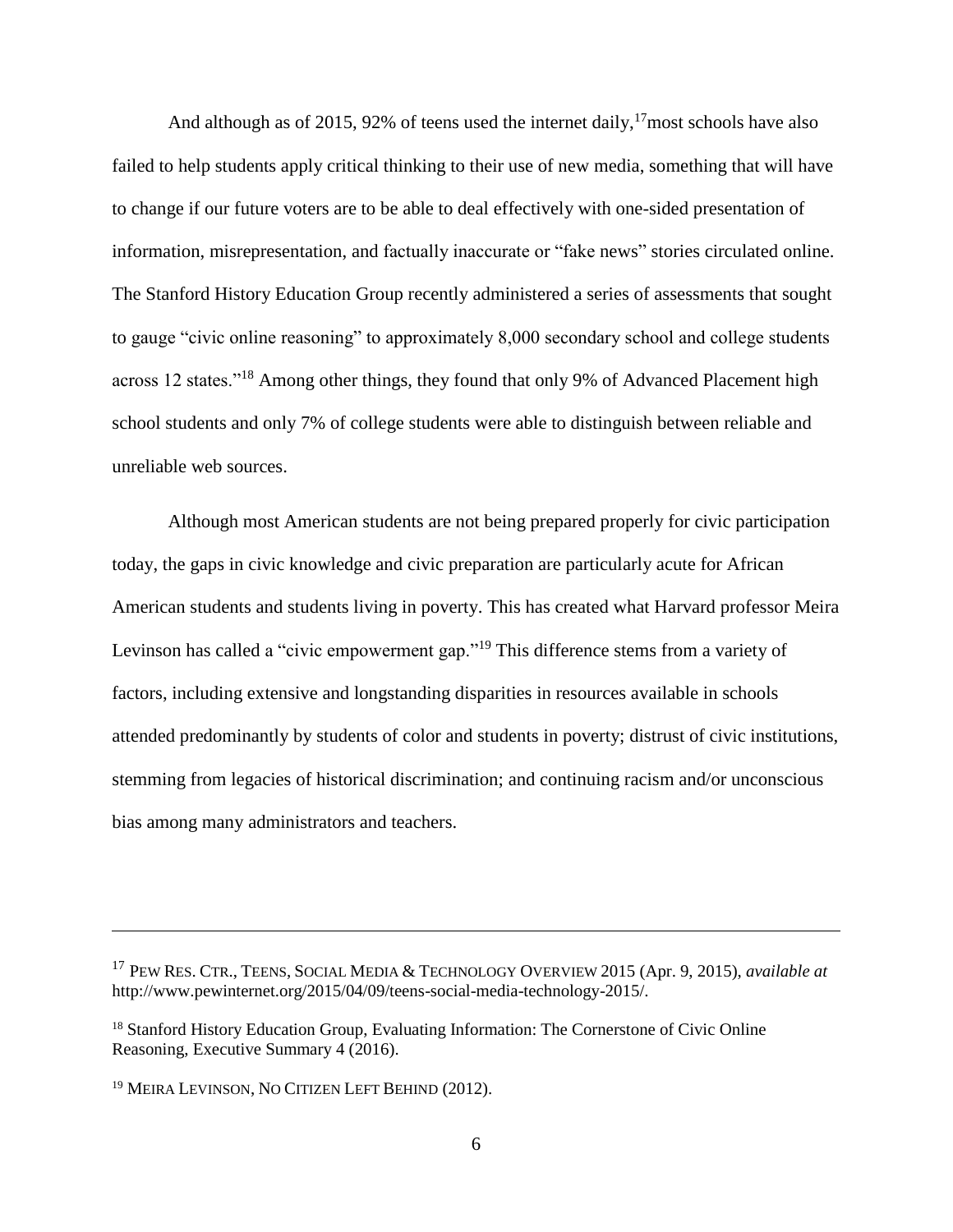As a result, African American students, on average, have lower achievement scores generally, and, specifically, in subjects like civics and history, than white students. For example, on the 2014 NAEP test in civics, while  $32\%$  of  $8<sup>th</sup>$  grade white students performed at or above the proficient level, only 9% of black students did the same; in U.S history, 26% of white students performed proficiently, as compared with 6% of black students. Similarly, Hispanic students also scored at markedly lower levels, for example, only 12% of Hispanic students achieved a proficient level in civics, compared to 32% of white, non-Hispanic students, and only 8% reached proficiency, compared with 26% of non-Hispanic white students.<sup>20</sup> The civicpreparation gap also goes deeper than disparities in test scores and opportunities for civic learning. The combined impact of the legacy of slavery—and contemporary realities of discrimination and poverty—have left many African American students disillusioned, cynical, and largely indifferent to civic issues.

#### *Causes of the Decline in Civic Preparation*

 $\overline{a}$ 

There are many interrelated explanations for the decline in civic preparation in the schools. They include:

• The tendency of many schools, particularly those serving large numbers of students in poverty and students of color, to focus on basic reading and math to the detriment of the humanities, social studies, civics, and the development of higher-order thinking skills and habits of mind;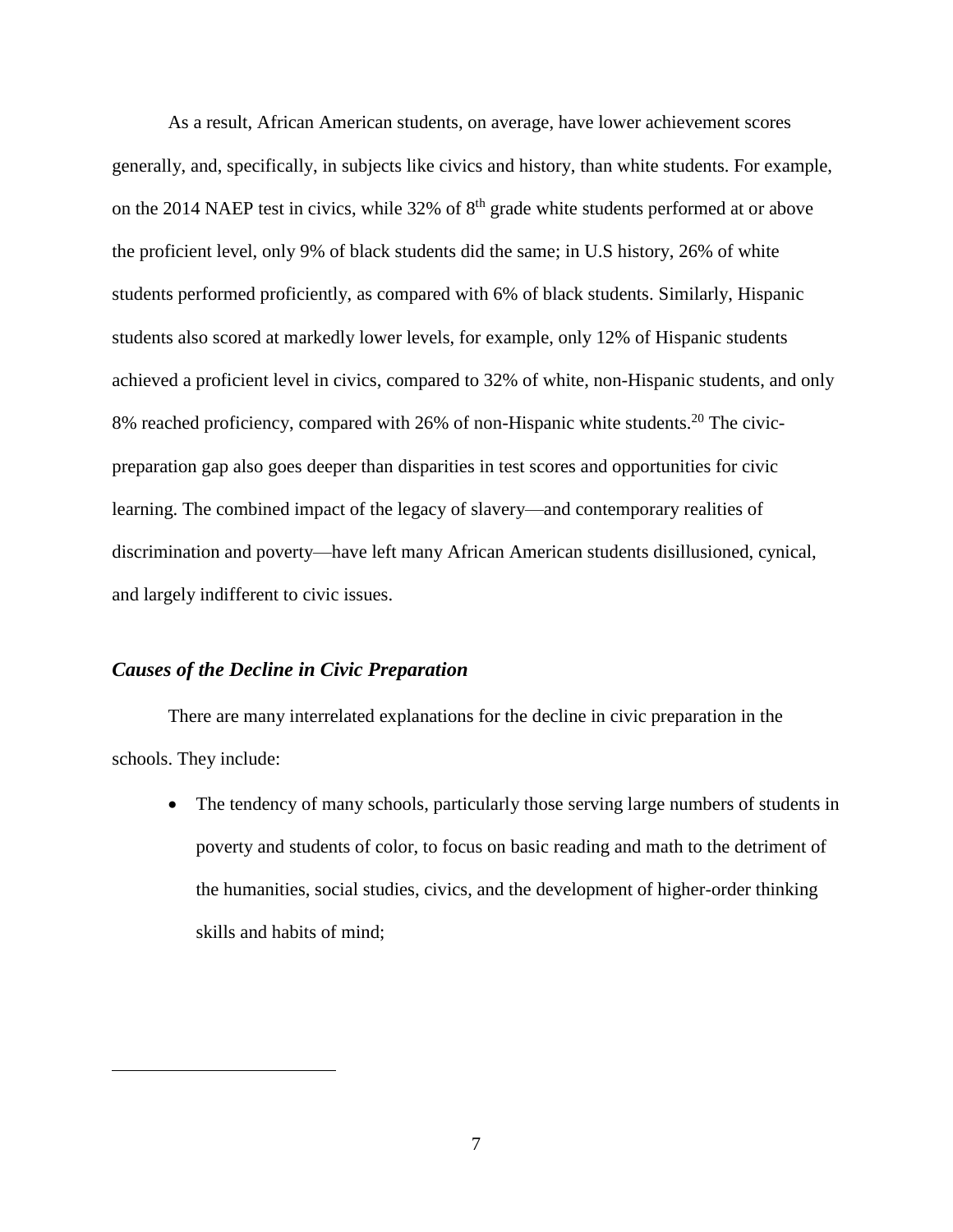- The inability of many schools to provide and promote experiential learning opportunities through field trips, the arts, service learning, and extracurricular activities that develop interpersonal skills and foster civic agency and empowerment;
- The rapid spread of the use of new media, among students and adults, and the slower pace of skill-building to use them critically and responsibly;
- Teacher and administrator reluctance to foster classroom discussion of controversial issues;
- A loss of faith in traditional institutions, stemming from their failure to respond adequately to the rights articulated, and expectations raised, by the civil rights era, and to the inequities that have resulted from globalization and automation;
- Inequitable and inadequate funding, especially for schools that serve large numbers of students in poverty, both in urban and rural areas.

The challenge for educators, teacher training institutions, and policymakers today is to recognize these factors and to address them proactively.

#### *Addressing the Decline in Civic Preparation*

Despite their current shortcomings, schools continue to be the main institutional setting in our society in which people from diverse political and social backgrounds can come together in a venue where rational discussion and tolerance for differing views can be prized and rewarded. In order for schools to foster these essential elements of civic preparation, however, states and districts must adopt education-policy and pedagogical approaches that recognize current political, social, economic, and cultural realities. For civic education to succeed, schools must be able to create environments that respect and harness both pluralism and individualism, and adopt pedagogical practices that promote civic agency, critical inquiry, and participatory experiences.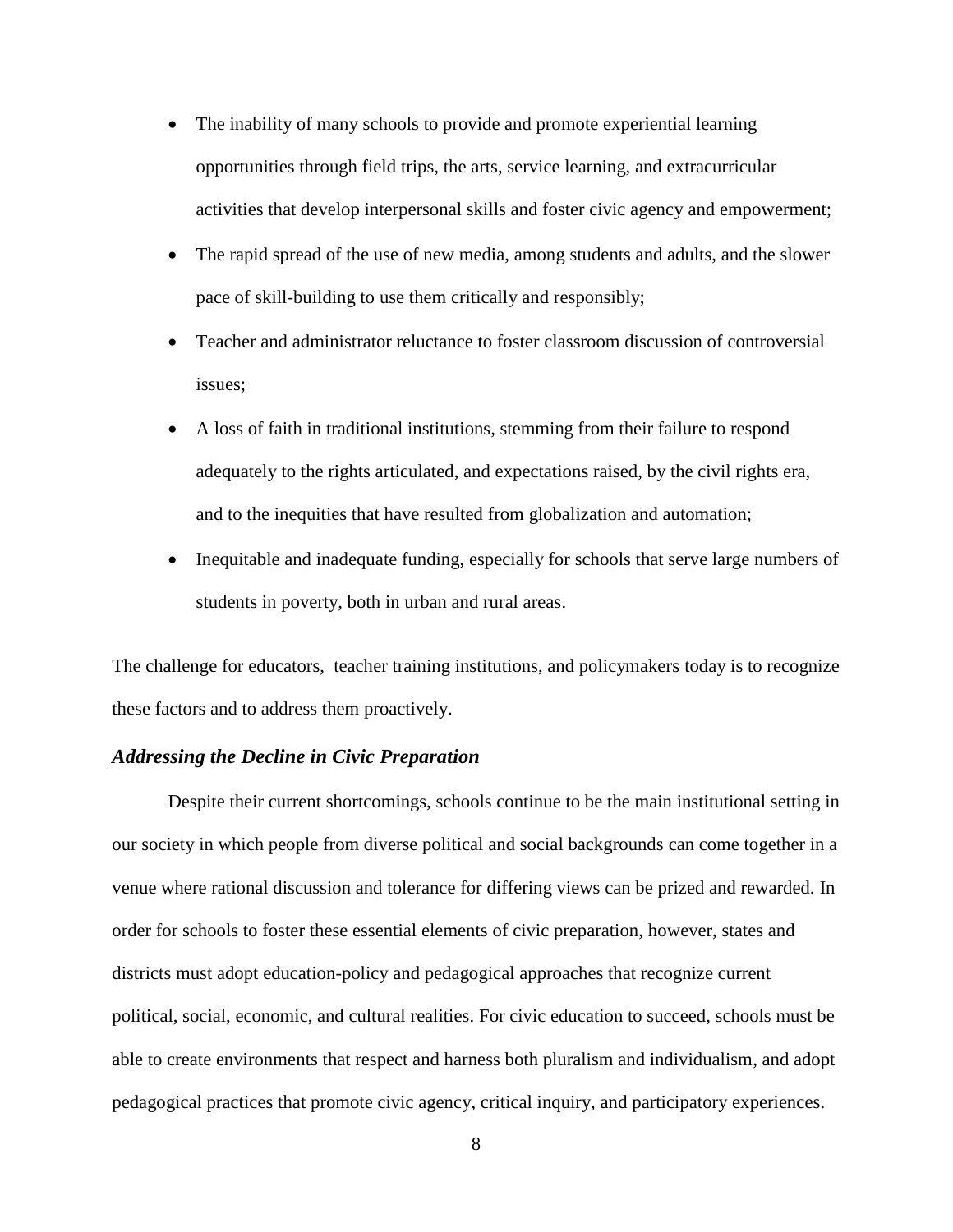They must capitalize on the positive possibilities of the internet and the new media. And they must provide equitable educational opportunities.

How can this be done? Despite general agreement on the significance of civic preparation, school officials and policymakers have made few real efforts to deal with its decline in recent decades. Certainly, preparing students for civic participation under contemporary conditions is a formidable challenge. Schools today operate in a rapidly changing society that is ideologically polarized and is confronting continuing racial inequality, accelerating economic gaps, rapid demographic shifts, and changing social norms. Our traditional notions of education for citizenship were formed in times when society's values and expectations addressed the needs of a limited segment of the populationand the challenge of change affected schools at a more manageable pace. Many educators and policymakers today are unsure of how to deal with these complex challenges, but there are effective strategies and practical models for effectively preparing students for civic participation today that all schools can and should adopt.

## **Education for Civic Participation in the 21st Century**

 $\overline{a}$ 

Most scholars, educators, and policymakers who are concerned about these issues agree that effective preparation of students for civic participation requires that students acquire (1) basic civic knowledge in government, history, law, and democracy; (2) verbal and critical reasoning skills; (3) social and participatory experiences; and (4) responsible character traits and acceptance of democratic values and dispositions.<sup>21</sup> For schools actually to prepare students from

<sup>21</sup> *See, e.g*., Carnegie Corp and CIRCLE, The Civic Mission of the Schools 21-28 (2003); Campaign for the Civic Mission of Schools et al, Guardian of Democracy: The Civic Mission of Schools 16-17 (2011), Judith Torney-Purta and Susan Vermeer Lopez, Developing Citizenship Competencies from Kindergarten Through Grade 12: A Background Paper for Policymakers and Educators (2006), available at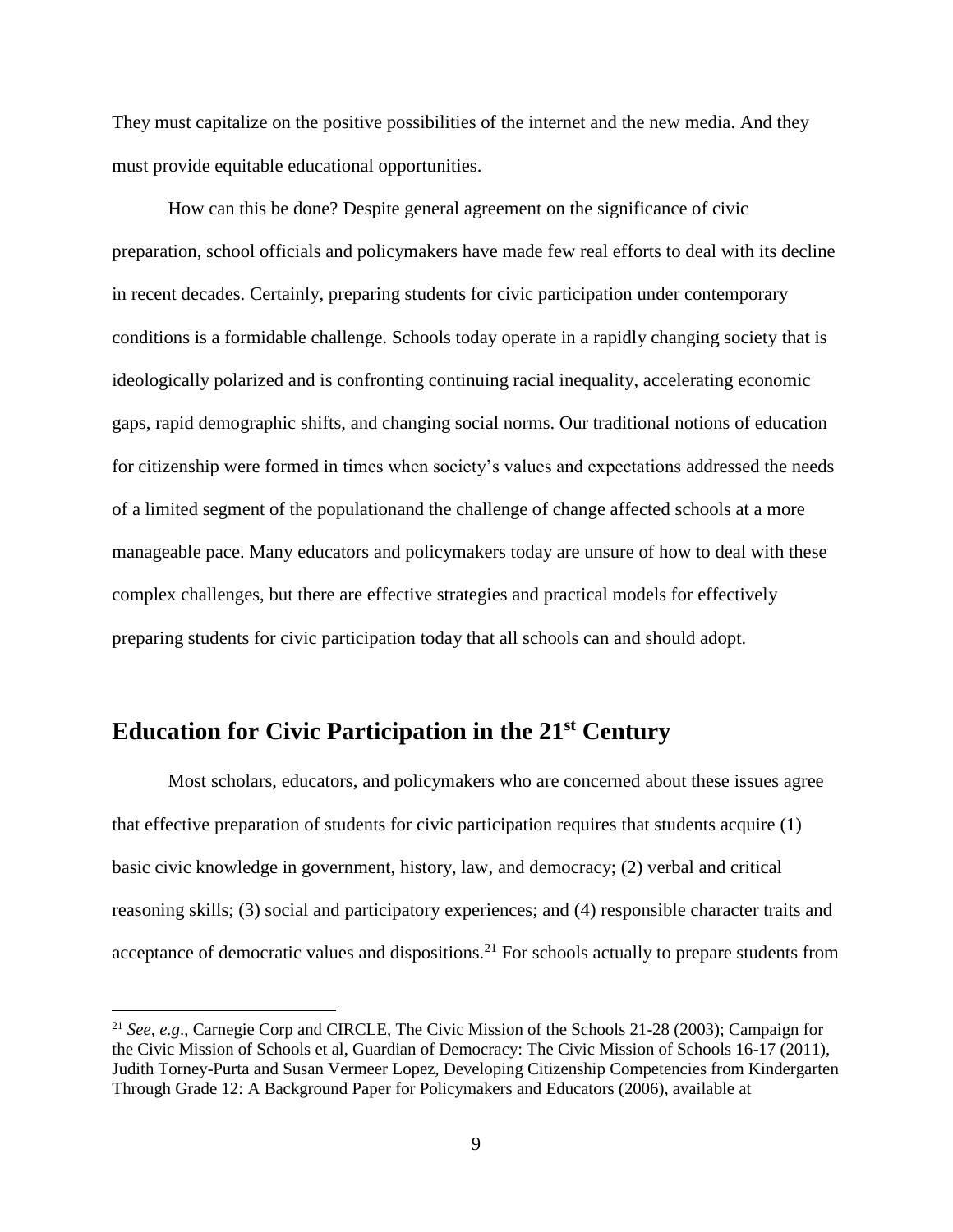a broad range of cultural backgrounds and ideological orientations for capable citizenship in the 21<sup>st</sup> century, however, broad-based changes in current educational policies will be necessary. To function productively as civic participants in contemporary society, students need knowledge, skills, experiences, and values beyond what has been needed in the past.

#### *Civic Knowledge*

 $\overline{a}$ 

The range of knowledge that civic participants need in order to participate effectively in a democratic society today is much greater than in the past. Civic participation– whether as voters, jurors, or people working together to make a change in the community—requires a working knowledge of many subjects, including history, politics, economics, science, and technology. Successful deliberation in our complex and enormously diverse contemporary culture requires, for example, understanding the history and culture of "the varied subgroups (ethnic, national, religious, gender-based) that comprise one's own nation, their achievements, struggles, and contributions," as well as "contributions and similarly complex knowledge about nations and traditions outside one's own."<sup>22</sup>

For this reason, Peter Levine and Kei Kawashima-Ginsburg, the former director and current director, respectively, of the Center for Information and Research on Civic Learning and Engagement (CIRCLE), call for "broader and deeper approaches to education."<sup>23</sup> By "broader," they "mean opportunities to explore not only reading, mathematics, and science but also fields like the social studies, arts, and [world] languages, as well as interdisciplinary inquiry." And by

[http://files.eric.ed.gov/fulltext/ED493710.pdf,](http://files.eric.ed.gov/fulltext/ED493710.pdf) Danielle Allen, Education and Equality, (2016); Wolfgang Althof and Marvin W. Berkowitz, Moral Education and Character Education: Their Relationship and Roles in Citizenship Education 35 J OF MORAL EDUC. 495, 503 (2006).

<sup>22</sup> MARTHA NUSSBAUM, NOT FOR PROFIT: WHY DEMOCRACY *NEEDS* THE HUMANITIES 81 (2010).

<sup>&</sup>lt;sup>23</sup> Peter Levine & Kei Kawashima-Ginsberg, Civic Education and Deeper Learning 1 (2015), available at [http://www.jff.org/sites/default/files/publications/materials/Civic-Education-and-Deeper-Learning-](http://www.jff.org/sites/default/files/publications/materials/Civic-Education-and-Deeper-Learning-012815.pdf)[012815.pdf.](http://www.jff.org/sites/default/files/publications/materials/Civic-Education-and-Deeper-Learning-012815.pdf)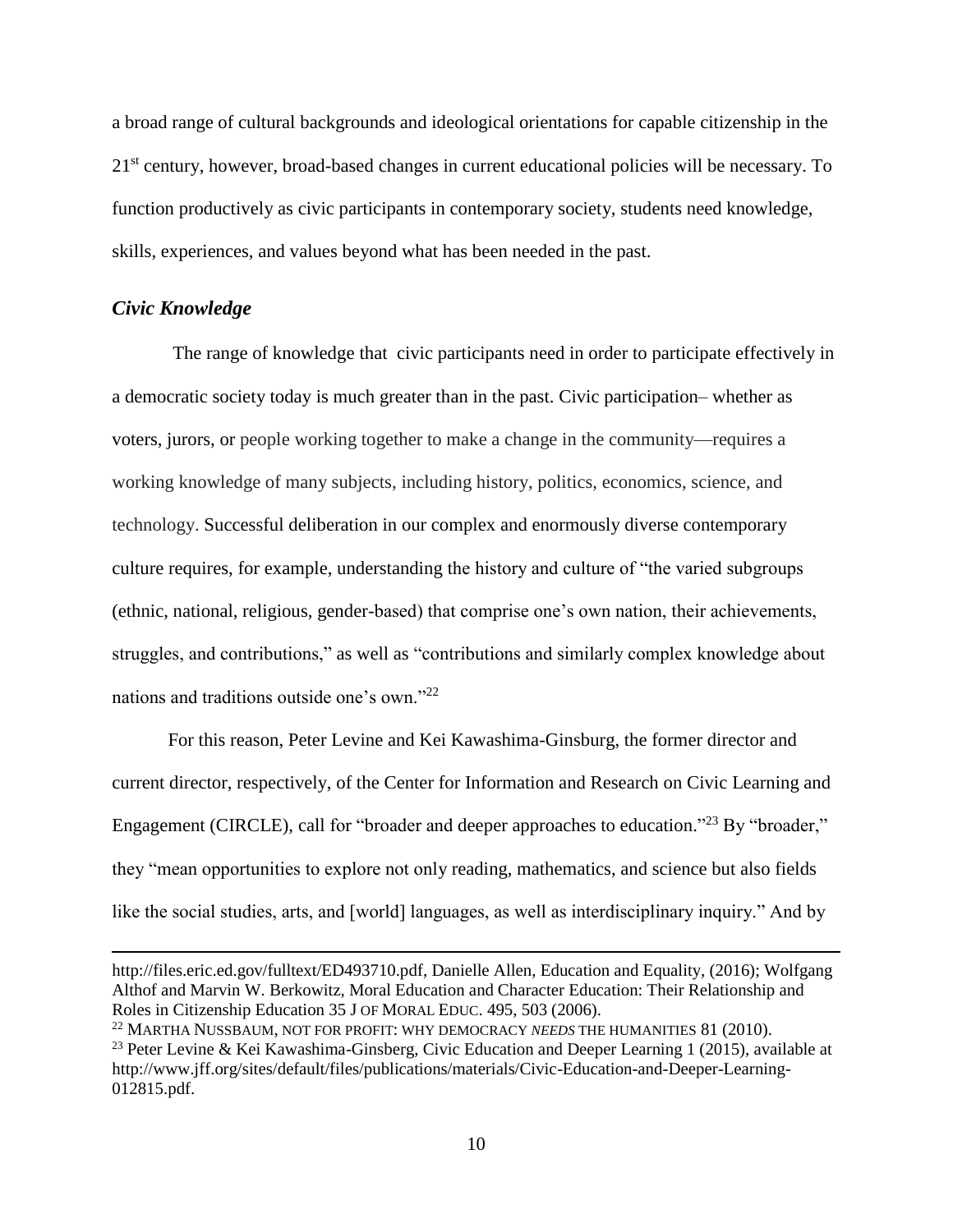"deeper," they mean "efforts to master not just core academic content (which is certainly important) but also…critical thinking and problem solving, collaboration, effective communication, [and] self-directed learning...."<sup>24</sup>

The educational priorities that were established in the federal No Child Left Behind Act (NCLB) and have now been perpetuated in successor legislation, the Every Student Succeeds Act (ESSA), stress competency in basic literacy and mathematics*,* but not in civics, history, world languages, social studies, economics, and the arts.<sup>25</sup> Particularly in schools with constrained resources, what gets tested tends to be what gets taught; the lower priority status of civics, history, social studies, economics, and the arts in state accountability systems has meant that schools have in recent years substantially reduced the time students spend engaged in these areas.<sup>26</sup>

In the mid-20th century, three civics-related courses were common in high school: civics, problems of democracy, and American government.<sup>27</sup> Today, civics and problems of democracy courses have largely disappeared, and generally only a one-semester course in American government is required.<sup>28</sup> Furthermore, CIRCLE reports that, as of 2012-2013, only 21 states required a state-designed social studies test, a dramatic reduction compared with 2001, when 34 states conducted regular assessments on social studies subjects; eight states have statewide,

<sup>24</sup> *Id* at 1-2. *See also*, DANIELLE ALLEN, EDUCATION AND EQUALITY (2016.)

 $25$  20 U.S.C. A § 6311(b) (1) (C).

<sup>26</sup> *See, e.g*. From the Capital to the Classroom: Year 4 of the No Child Left Behind Act (Washington, D.C.: Center on Education Policy, 2006), Table 4-D, p. 96. (In 2006, 33% of diverse school districts in a nationally representative selection of 299 reported that they had reduced social-studies instruction (history, geography, civics) somewhat or to a great extent in order to devote more time to English and/or math, in response to NCLB accountability systems.)

<sup>&</sup>lt;sup>27</sup> Carnegie Corp. of N.Y. & Ctr. for Info. & Res. on Civic Learning & Engagement (CIRCLE), Civic Mission of the Schools 14. (2003).

<sup>&</sup>lt;sup>28</sup> Center for Information and Research on Civic Learning and Engagement (CIRCLE), Civic Mission of the Schools 14 (2003).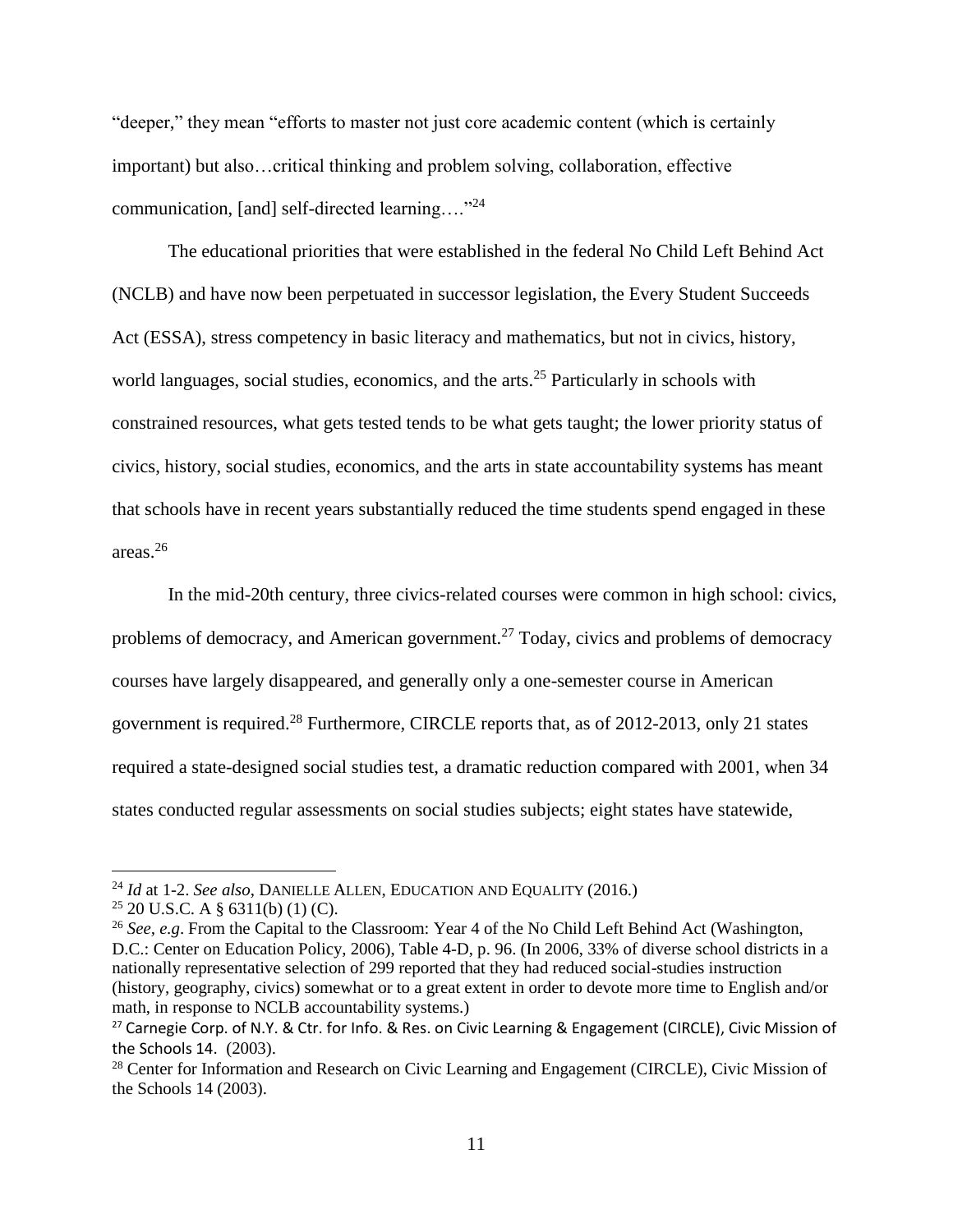standardized tests specifically in civics or American government, but only two of these (Ohio and Virginia) require students to pass this test to graduate from high school.<sup>29</sup>

All states do have standards for social studies, a broad category that includes civics/government along with other disciplines such as history, economics, and geography. In recent years, many educators and policy organizations have urged states to adopt standards that emphasize higher-order thinking skills and a critical-analysis approach to civics and other social studies. In 2013, 15 national professional organizations, including the National Council for the Social Studies, the Campaign for the Civic Mission of Schools, and the Center for Civic Education collaborated on a College, Career and Civic Life (C3) Framework for Social Studies State Standards.<sup>30</sup> The C3 standards recommend that, by the end of  $12<sup>th</sup>$  grade, students should, among other things, be able to:

- Analyze the role of citizens in the U.S. political system, with attention to various theories of democracy, changes in Americans' participation over time, and alternative models from other countries, past and present.
- Explain how the U.S. Constitution establishes a system of government that has powers, responsibilities, and limits that have changed over time and that are still contested.
- Evaluate citizens' and institutions' effectiveness in addressing social and political problems at the local, state, tribal, national, and/or international level.
- Apply civic virtues and democratic principles when working with others.
- $\bullet$  Use appropriate deliberative processes in multiple settings.<sup>31</sup>

<sup>29</sup> Subhi Godsay, et al, CIRCLE Fact Sheet 9 (Oct. 2012), available at http://files.eric.ed.gov/fulltext/ED536256.pdf.

<sup>&</sup>lt;sup>30</sup>The College, Career, and Civic Life (C3) Framework for Social Studies State Standards: Guidance for Enhancing the Rigor of K-12 Civics, Economics, Geography, and History (2013). <sup>31</sup> *Id* at 32-34.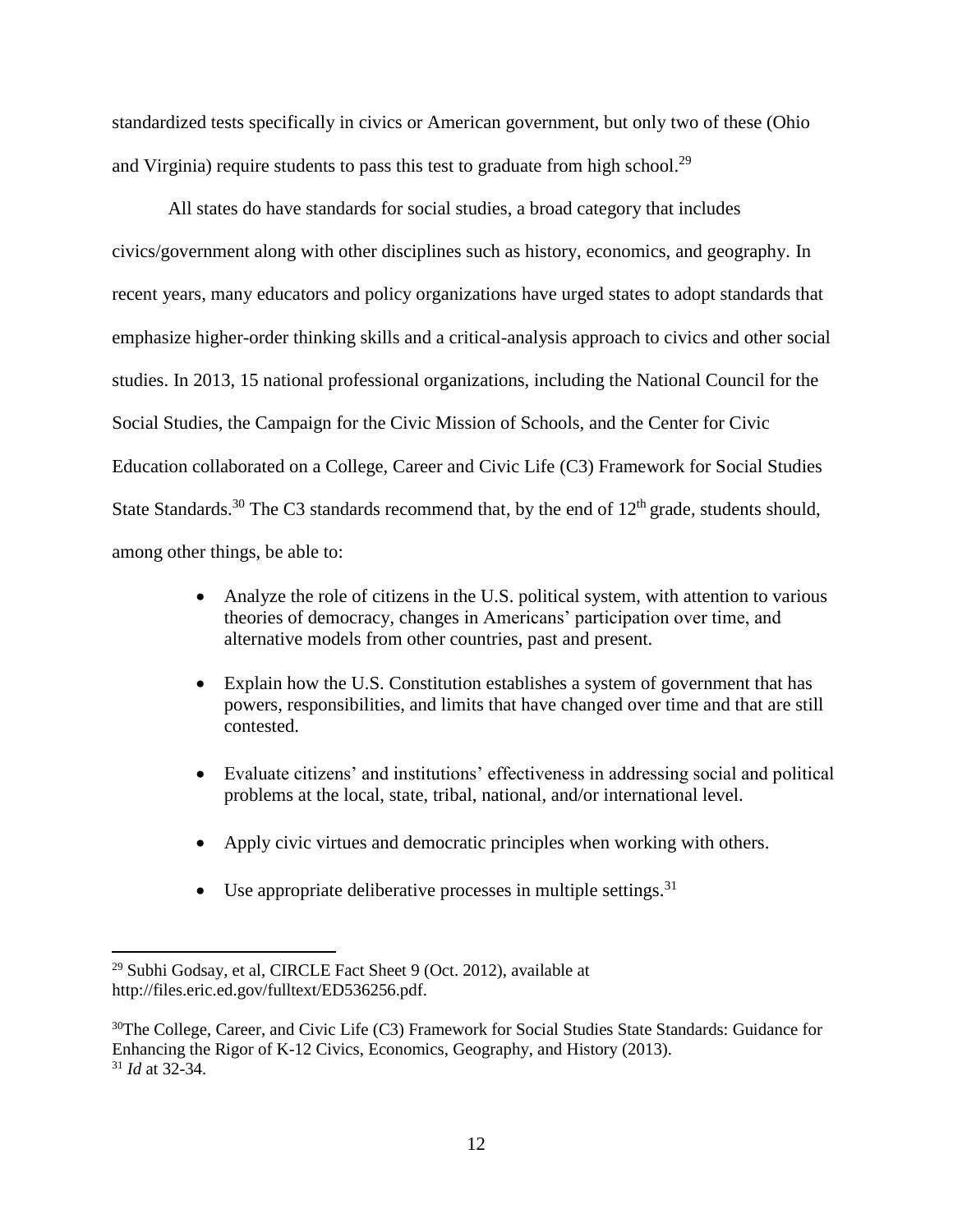States like Kentucky, Kansas, Maryland, New York, and New Hampshire have largely adopted these standards. Most other states, however, have not. The majority of state socialstudies standards still largely reflect an approach to civic knowledge that emphasizes structures and functions rather than critical analysis and active civic participation. For example, Georgia's high-school social-studies standards contain only the following types of formalistic expectations:

> • The student will demonstrate knowledge of the organization and powers of the national government.

> > a. Describe the structure and powers of the legislative, executive, and judicial branches.

> > b. Analyze the relationship between the three branches in a system of checks and balances and separation of powers.

The student will describe how thoughtful and effective participation in civic life is characterized by obeying the law, paying taxes, serving on a jury, participating in the political process, performing public service, registering for military duty, being informed about current issues, and respecting differing opinions.<sup>32</sup>

Even in the states in which the social-studies standards call for more dynamic approaches

to civic preparation, it is far from clear that students actually receive the type of education that the standards call for. Because civics instruction is generally packed into a single-semester course, teachers are pressed for time to cover more than the basic functions and structures of government. Furthermore, textbooks are written for national markets and not individually for states that emphasize active citizenship in their standards; not surprisingly, therefore, most textbooks emphasize the structures and functions approach to civics education. High-quality professional development that enables teachers to prepare students for civic participation is almost nonexistent in American schools today.<sup>33</sup>

<sup>32</sup> Georgia American Government/Civics Social Studies Performance Standards (2012), available at [https://www.georgiastandards.org/standards/Georgia%20Performance%20Standards/American-](https://www.georgiastandards.org/standards/Georgia%20Performance%20Standards/American-Government.pdf)[Government.pdf.](https://www.georgiastandards.org/standards/Georgia%20Performance%20Standards/American-Government.pdf)

<sup>&</sup>lt;sup>33</sup> Rebecca Burgess, Civic Education Professional Development: The Lay of the Land (2015), available at http://www.aei.org/publication/civic-education-professional-development-the-lay-of-the-land/.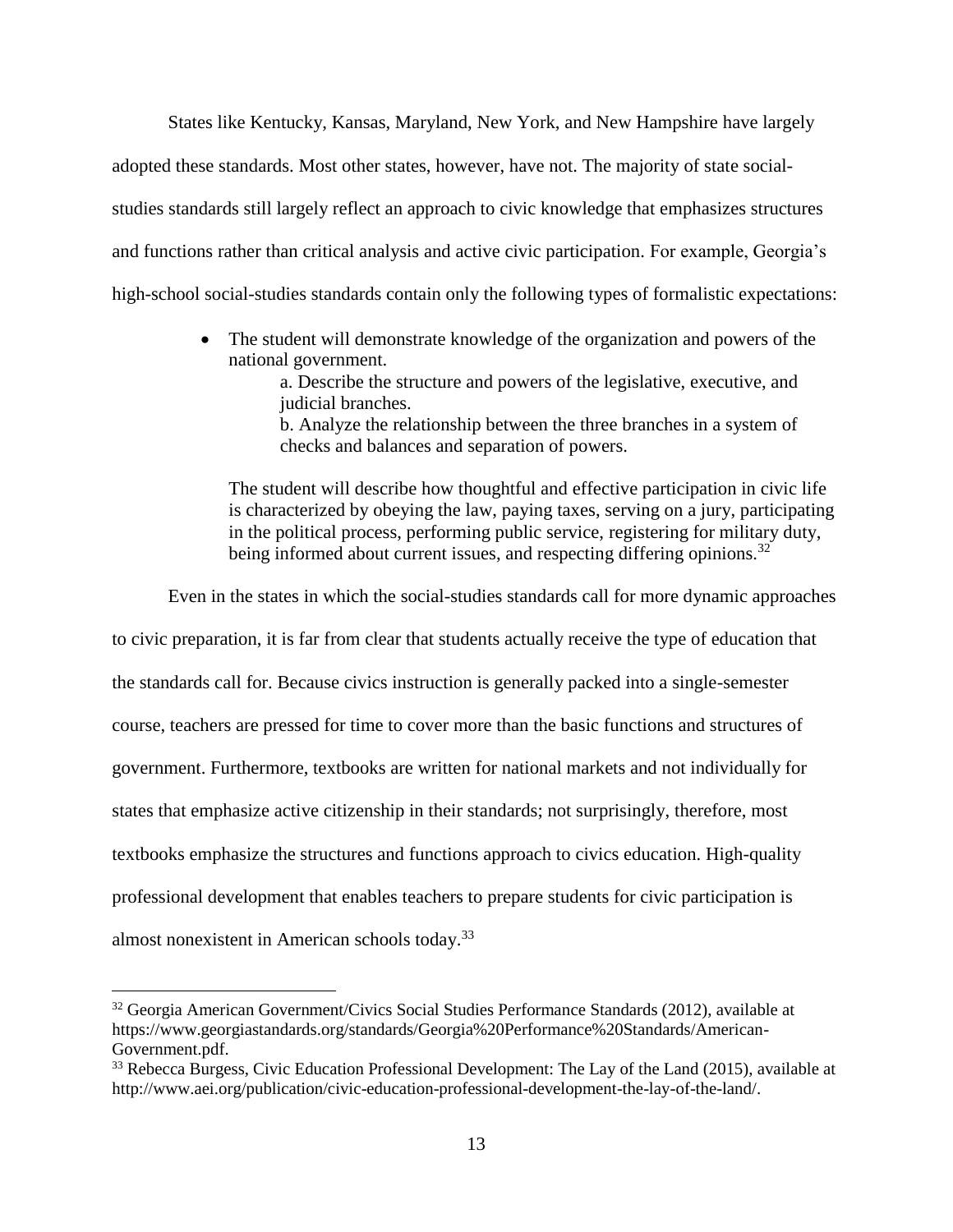An additional concern is that the lack of access to "broad" and "deep" curriculum and course offerings disproportionately affects students of color and students living in poverty. A recent nationwide analysis undertaken by the Office of Civil Rights of the U.S. Department of Education found,

> Eighty-one percent (81%) of Asian-American high school students and 71% of white high school students attend high schools where the full range of math and science courses are offered (Algebra I, geometry, Algebra II, calculus, biology, chemistry, physics). However, less than half of American Indian and Native-Alaskan high school students have access to the full range of math and science courses in their high school. Black students (57%), Latino students (67%), students with disabilities (63%), and English language learner students (65%) also have less access to the full range of courses.<sup>34</sup>

State regulations play an important role in permitting these disparities to exist. In New York

State, for example, high schools are not required to offer courses in chemistry or physics, and

they are required to provide only one year of instruction in a language other than English, and

need not offer a choice of languages.<sup>35</sup> Schools in lower-wealth communities often lack the

resources to provide more than these minimum requirements.

<sup>34</sup>Expansive Survey of America's Public Schools Reveals Troubling Racial Disparities, U.S. DEPARTMENT OF EDUCATION (2014) available at:

[https://www.google.com/search?q=Expansive+Survey+of+America%27s+Public+Schools+Reveals+Trou](https://www.google.com/search?q=Expansive+Survey+of+America%27s+Public+Schools+Reveals+Troubling+Racial+Disparities%2C+U.S.+DEPARTMENT+OF+EDUCATION+(2014)&rlz=1C1EJFA_enUS595US596&oq=Expansive+Survey+of+America%27s+Public+Schools+Reveals+Troubling+Racial+Disparities%2C+U.S.+DEPARTMENT+OF+EDUCATION+(2014)&aqs=chrome..69i57.7229j0j4&sourceid=chrome&ie=UTF-8) [bling+Racial+Disparities%2C+U.S.+DEPARTMENT+OF+EDUCATION+\(2014\)&rlz=1C1EJFA\\_enUS](https://www.google.com/search?q=Expansive+Survey+of+America%27s+Public+Schools+Reveals+Troubling+Racial+Disparities%2C+U.S.+DEPARTMENT+OF+EDUCATION+(2014)&rlz=1C1EJFA_enUS595US596&oq=Expansive+Survey+of+America%27s+Public+Schools+Reveals+Troubling+Racial+Disparities%2C+U.S.+DEPARTMENT+OF+EDUCATION+(2014)&aqs=chrome..69i57.7229j0j4&sourceid=chrome&ie=UTF-8) [595US596&oq=Expansive+Survey+of+America%27s+Public+Schools+Reveals+Troubling+Racial+Disp](https://www.google.com/search?q=Expansive+Survey+of+America%27s+Public+Schools+Reveals+Troubling+Racial+Disparities%2C+U.S.+DEPARTMENT+OF+EDUCATION+(2014)&rlz=1C1EJFA_enUS595US596&oq=Expansive+Survey+of+America%27s+Public+Schools+Reveals+Troubling+Racial+Disparities%2C+U.S.+DEPARTMENT+OF+EDUCATION+(2014)&aqs=chrome..69i57.7229j0j4&sourceid=chrome&ie=UTF-8) [arities%2C+U.S.+DEPARTMENT+OF+EDUCATION+\(2014\)&aqs=chrome..69i57.7229j0j4&sourceid=](https://www.google.com/search?q=Expansive+Survey+of+America%27s+Public+Schools+Reveals+Troubling+Racial+Disparities%2C+U.S.+DEPARTMENT+OF+EDUCATION+(2014)&rlz=1C1EJFA_enUS595US596&oq=Expansive+Survey+of+America%27s+Public+Schools+Reveals+Troubling+Racial+Disparities%2C+U.S.+DEPARTMENT+OF+EDUCATION+(2014)&aqs=chrome..69i57.7229j0j4&sourceid=chrome&ie=UTF-8) [chrome&ie=UTF-8.](https://www.google.com/search?q=Expansive+Survey+of+America%27s+Public+Schools+Reveals+Troubling+Racial+Disparities%2C+U.S.+DEPARTMENT+OF+EDUCATION+(2014)&rlz=1C1EJFA_enUS595US596&oq=Expansive+Survey+of+America%27s+Public+Schools+Reveals+Troubling+Racial+Disparities%2C+U.S.+DEPARTMENT+OF+EDUCATION+(2014)&aqs=chrome..69i57.7229j0j4&sourceid=chrome&ie=UTF-8)

<sup>35</sup> *See*, 8 NYCRR §100.5(a)(3)(iii); 8 NYCRR §100.2(d)(1)-(2) (Students are also required to complete two units of study in a language other than English by grade 9.) Because schools are not required to offer students a choice of world languages, some under-resourced high schools provide no more than the minimum one year of language, and many schools offer only one language, generally Spanish.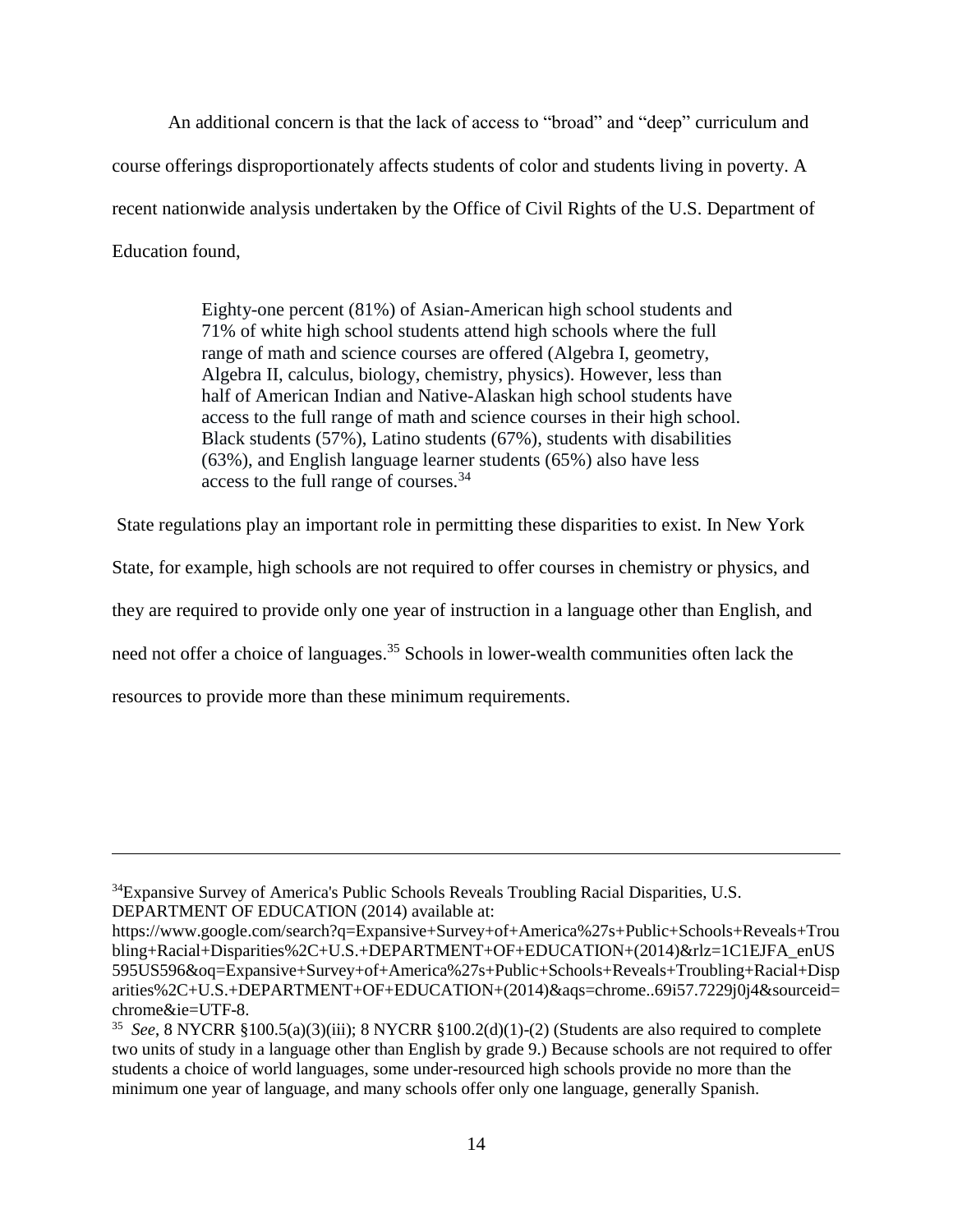An additional concern is that, in at least 18 states, there is no regulation of the content of the curriculum taught in private schools,  $36$  including the increasing number of states in which private schools now receive public funding through vouchers or tax credit programs.<sup>37</sup> Therefore, many of the approximately five million students who currently attend private schools may be receiving a curriculum that imparts even less of the knowledge, skills, and dispositions needed to be prepared for civic engagement than even the most minimal state standards require.

#### *Civic Skills*

 $\overline{a}$ 

#### *Verbal Skills*

Effective political participation depends on adequate verbal and other cognitive skills.

The skills deemed most important for students to acquire for civic preparation, according to the civics framework promulgated by the National Assessment Governing Board, the agency that develops the NAEP exams, are those that help citizens identify, explain, and analyze information and arguments; in addition, civic participants should be able to evaluate, take, and defend positions on public policies.<sup>38</sup> In other words, citizens in a democracy need a substantive set of

<sup>36</sup> S Eric A. DeGroff, *State Regulation of Non Public Schools: Does the Tie Still Bind*? 2003 B.Y.U. EDUCATION AND LAW JOURNAL 363, 382, 390, 393 (2003.) (18 states impose no curricular requirements whatsoever on private schools or on schools that have not voluntarily registered); U.S. Department of Education, State Regulation of Private Schools 329 (2009), available at http://www2.ed.gov/admins/comm/choice/regprivschl/regprivschl.pdf (based on self-reporting, 23 states do not impose curriculum requirements on some or all of the private schools in the state). <sup>37</sup> As of 2015, 19 states across the county, nine of which are in the South, had established programs that provide state-funded vouchers and/ or state tax credits to support student attendance in private schools. Southern Education Foundation (SEF) [Race & Ethnicity in a New Era of Public Funding of Private](http://r20.rs6.net/tn.jsp?f=001Os2I6zQPRLzSVDAdTpUToFb5fHtY766YwNjSjb5RU0DlQ_4E39yMAQicUe4ZQ0pfofHpUy141qGnK4zYmuz-kOzHkgm016hu1UA1CSkvi5rNjW4YwjzJarDT63csl9VUb2CpCrLGWo2pH7LbmOhmbvNsaLVdazf1kiAWeWINiq7_BfnCAY7U2ei9daZYyEasy4KQYAG98_s51DErhokclRVAUvA-ZcvMTeUfaCIyeaQ=&c=pHobnpGGNukhzGFnIqg6o3fA2VPVtHbGI3LVkLUyFxeqNtKZFreA9Q==&ch=IpytmsFIn-oJW_Ea3r4BxpMDCwvGYqQJfACRzPkapTdan-t5EWen3g==)  [Schools: Private School Enrollment in the South and the Nation](http://r20.rs6.net/tn.jsp?f=001Os2I6zQPRLzSVDAdTpUToFb5fHtY766YwNjSjb5RU0DlQ_4E39yMAQicUe4ZQ0pfofHpUy141qGnK4zYmuz-kOzHkgm016hu1UA1CSkvi5rNjW4YwjzJarDT63csl9VUb2CpCrLGWo2pH7LbmOhmbvNsaLVdazf1kiAWeWINiq7_BfnCAY7U2ei9daZYyEasy4KQYAG98_s51DErhokclRVAUvA-ZcvMTeUfaCIyeaQ=&c=pHobnpGGNukhzGFnIqg6o3fA2VPVtHbGI3LVkLUyFxeqNtKZFreA9Q==&ch=IpytmsFIn-oJW_Ea3r4BxpMDCwvGYqQJfACRzPkapTdan-t5EWen3g==) 2 (2016), available at [http://www.southerneducation.org/getattachment/be785c57-6ce7-4682-b80d-04d89994a0b6/Race-and-](http://www.southerneducation.org/getattachment/be785c57-6ce7-4682-b80d-04d89994a0b6/Race-and-Ethnicity-in-a-New-Era-of-Public-Funding.aspx)[Ethnicity-in-a-New-Era-of-Public-Funding.aspx2](http://www.southerneducation.org/getattachment/be785c57-6ce7-4682-b80d-04d89994a0b6/Race-and-Ethnicity-in-a-New-Era-of-Public-Funding.aspx).

<sup>&</sup>lt;sup>38</sup> National Assessment Governing Board, Civics Framework for the National Assessment of Educational Progress 23-26 (2014), available at https://www.nagb.org/publications/frameworks/civics/2014-civicsframework.html. NAEP also articulates "participatory skills" that include interacting, listening and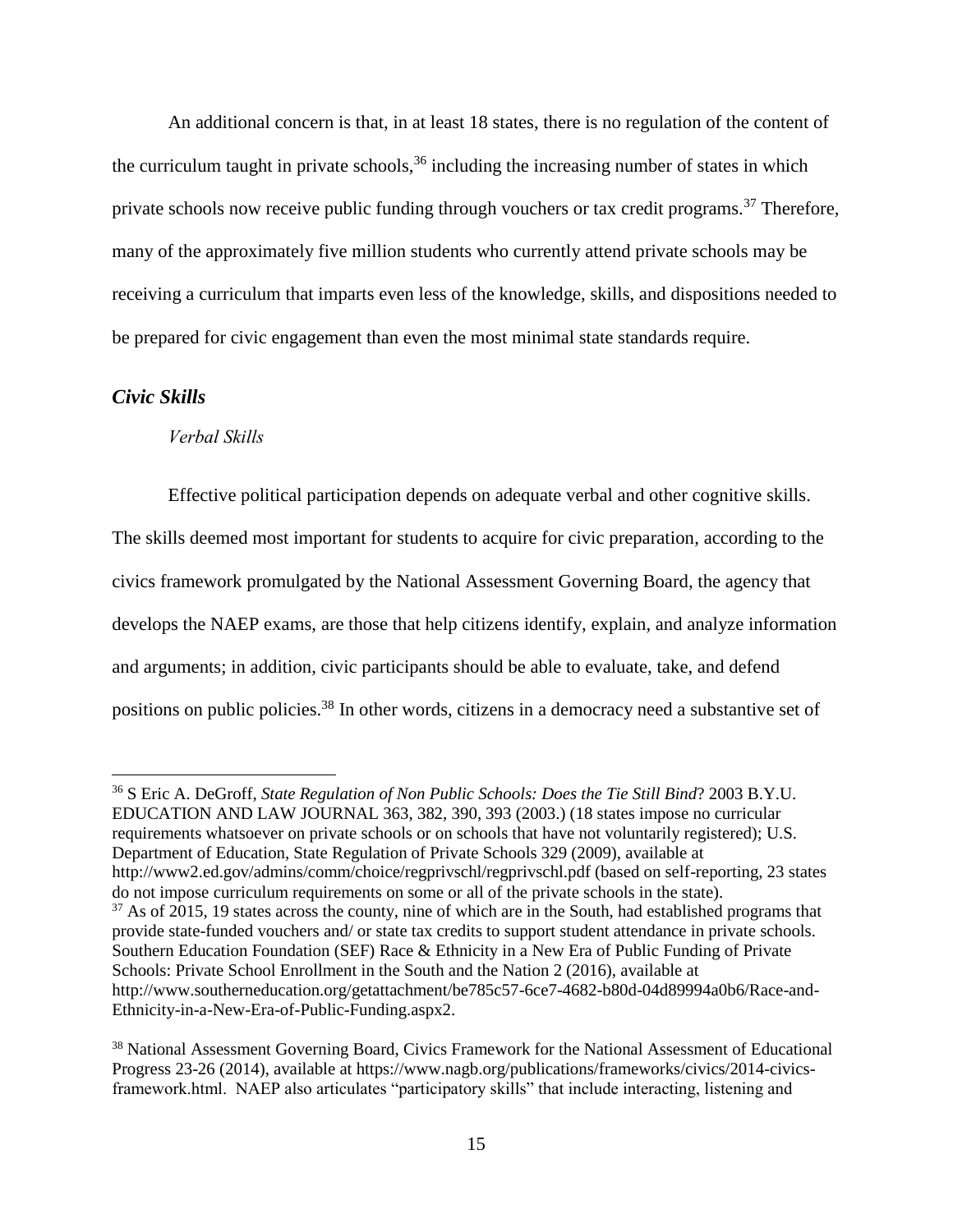cognitive skills not only to understand written and spoken words, but to be able to analyze their meaning critically and to be able to express their own opinions on important issues persuasively.

Many American students today are barely attaining satisfactory basic verbal skills. The verbal proficiency of students living in poverty and students of color is especially worrisome. For example, on the 2015 NAEP reading assessments,  $44\%$  of white  $8<sup>th</sup>$  grade students achieved proficiency-level scores, compared with 16% of black students and 21% of Hispanic students; in 4<sup>th</sup> and 8th grade reading, 21% of students eligible for free or reduced price lunch were proficient compared with 52% of other students. <sup>39</sup> Development of basic literacy skills is not, of course, the end of the matter. Many American students who have developed these basic skills have yet to master the critical reasoning and deliberation skills that are essential for students to appraise onesided or false information, assess policy alternatives effectively, and enter into fruitful conversation with persons with opposing views.

#### *b) Critical Analysis Skills and Deliberative Democracy*

 $\overline{a}$ 

Many scholars discuss the critical-analysis skills necessary for civic participation in terms of abilities required for "democratic deliberation." Democratic deliberation is "a talk-based approach to political conflict and problem-solving—through arguing, expressing, demonstrating, and persuading"<sup>40</sup> that emphasizes critical reasoning, thoughtful discussion, openness to plural

monitoring, and "influencing" by voting, petitioning, and participating in civic and political activities. *Id* at 26-29.

<sup>39</sup>*National Center for Educational Statistics, 2015 National Assessment for Educational Progress* (2016), available at [https://www.nationsreportcard.gov/reading\\_math\\_2015/#reading?grade=4.](https://www.nationsreportcard.gov/reading_math_2015/#reading?grade=4) <sup>40</sup> Jane Mansbridge et al.,"A Systemic Approach to Deliberative Democracy IN JOHN PARKINSON AND JANE MANSBRIDGE, DELIBERATIVE SYSTEMS DELIBERATIVE DEMOCRACY AT THE LARGE SCALE 1, 4-5 (2012). For other discussions of the theory of deliberative democracy, s*ee*, *e.g.* BENJAMIN BARBER, STRONG DEMOCRACY: PARTICIPATORY DEMOCRACY FOR A NEW AGE (1984), AMY GUTMANN AND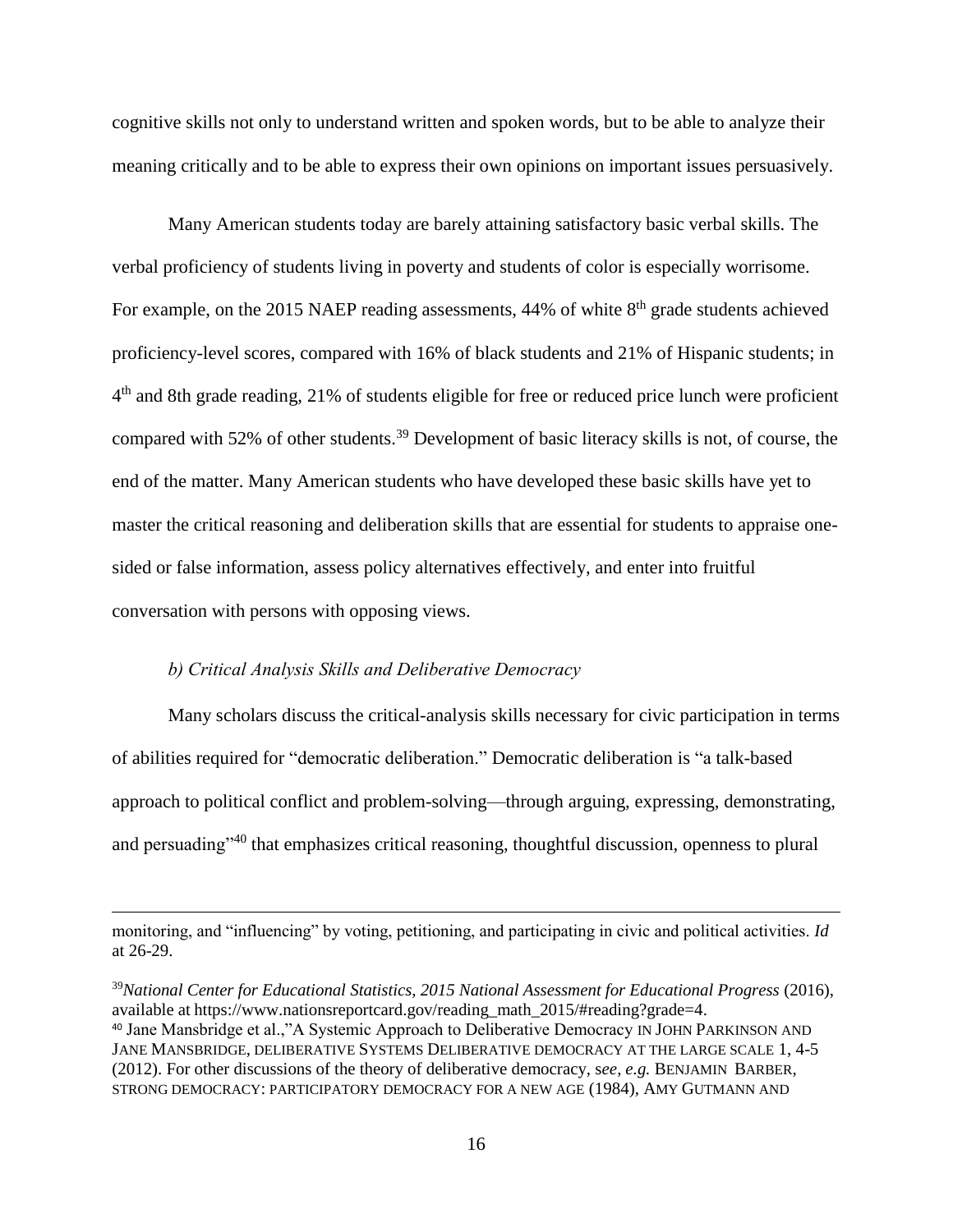aims, respect for the legitimacy of decisions taken purposefully, and the mutual recognition of the deliberative capacities of the participants. $41$ 

The highly partisan and polarized state of current American politics is far from the deliberative democracy ideal. This polarization has been generated, to a large extent, by major structural political changes such as party realignments since the 1960s that have resulted in the Democrats becoming increasingly liberal and the Republicans increasingly conservative, as well as to closer elections and increasing inequality.<sup>42</sup> It is compounded by "affect" polarization that leads members of political parties not only to dislike members of the other party, but to attribute negative traits to rank and file members of the other party. Shanto Iyengar and his colleagues found that, from 1960 to 2010, the percentage of Democrats and Republicans who said that members of their own party were more intelligent than those in the opposition party grew from 6% to 48%, and the percentage that described members of the opposition party as "selfish" rose from 21% to 47%.<sup>43</sup>

 These trends argue for, rather than against, the pursuit of democratic deliberation in the schools. If oppositional attitudes are to be countered or defused, this is likely to occur primarily in schools where diversity is valued and young people at a formative age are encouraged to deal with differences through tolerance and respect.

Unfortunately, most American middle schools and high schools are not effectively promoting democratic deliberation. Developing skills for deliberative democracy begins with

DENNIS THOMPSON, WHY DELIBERATIVE DEMOCRACY (2004), and RONALD DWORKIN, JUSTICE FOR HEDGEHOGS (2011).

<sup>41</sup> *See*, Joshua Cohen, Deliberative Democracy and Democratic Legitimacy in THE GOOD POLITY 21 (A. HAMLIN AND P. PETIT, eds 1989).

<sup>42</sup> Jane Mansbridge, *Three Reasons Political Polarization Is Here to Stay*, WASHINGTON POST, March 11, 2016, available at [https://www.washingtonpost.com/news/in-theory/wp/2016/03/11/three-reasons](https://www.washingtonpost.com/news/in-theory/wp/2016/03/11/three-reasons-political-polarization-is-here-to-stay/)[political-polarization-is-here-to-stay/.](https://www.washingtonpost.com/news/in-theory/wp/2016/03/11/three-reasons-political-polarization-is-here-to-stay/)

<sup>43</sup> Shanto Iyengar, Gaurav Sood and Yphtach Lelkes*, Affect, Not Ideology: A Social Identity Perspective on Polarization,* 76 PUB. OPIN. Q. 405 (2012).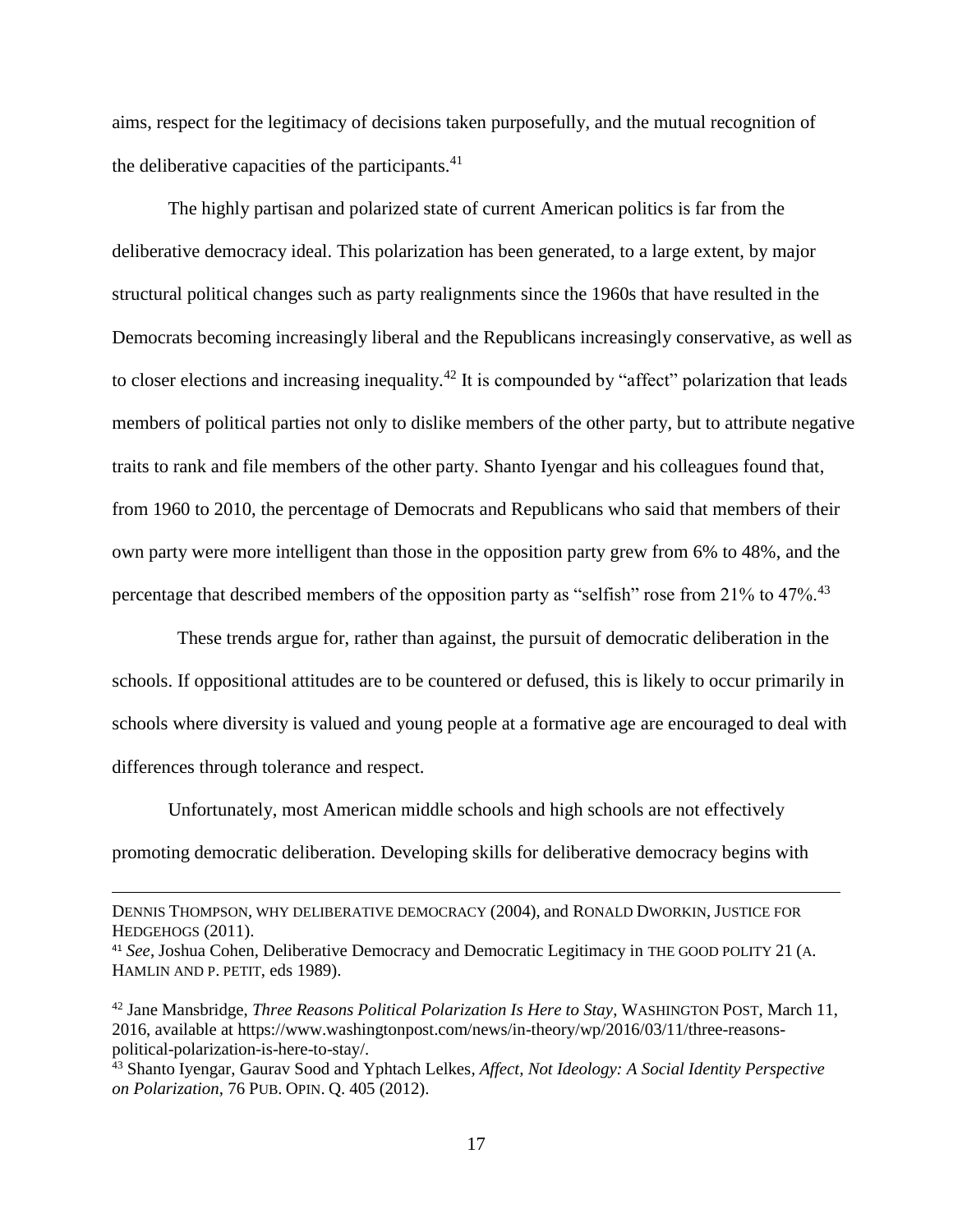exposing students to controversial ideas in the classroom. Most teachers today, however, shy away from taking on this challenge. Almost 80% of social studies classes do not discuss social problems and controversial issues.<sup>44</sup> As Diana Hess puts it:

> Democratic education without controversial issues discussion would be like a forest without trees or fish without water, or a symphony without sound. Why? Because controversy about the nature of public good and how to achieve it, along with how to mediate among competing democratic values, are intrinsic parts of democracy. If there is no controversy, there is no democracy. It is as simple as that.<sup>45</sup>

According to political scientist Stephon Arons, the teaching of civics and social studies in many schools has become "bland, homogeneous, ethically numb…. In this marketplace of ideas, the shelves are mostly stocked with pabulum."<sup>46</sup>

Shira Eve Epstein, an associate professor at the City College of New York, provides an example of how well-designed classroom exercises can encourage students to engage with controversial social problems. Her approach deals with controversial issues by encouraging students to understand better how their own racial, ethnic, and religious backgrounds may influence their perspectives, but at the same time, how candid discussion of these perspectives can build trusting relations with their classmates from other backgrounds. Epstein advocates a three-stage methodology for this purpose: problem identification, problem exploration, and action.<sup>47</sup>

During the initial problem-identification stage, a teacher can organize an open forum where students present problems that bother them; this allows students to express their personal

<sup>44</sup> DIANA E. HESS, CONTROVERSY IN THE CLASSROOM: THE DEMOCRATIC POWER OF DISCUSSION [162 \(2009\).](https://www.amazon.com/Controversy-Classroom-Democratic-Discussion-Critical/dp/0415962293/ref=sr_1_3?s=books&ie=UTF8&qid=1469030544&sr=1-3&keywords=Diana++E.+Hess)

<sup>45</sup> *Id* at 35.

<sup>46</sup> Stephon Arons, *The Myths of Value-Neutral Schooling*, EDUC. WEEK, Nov. 7, 1984, at 24.

<sup>47</sup> SHIRA EVE EPSTEIN, TEACHING CIVIC LITERACY PROJECTS: STUDENT ENGAGEMENT WITH SOCIAL PROBLEMS (2014).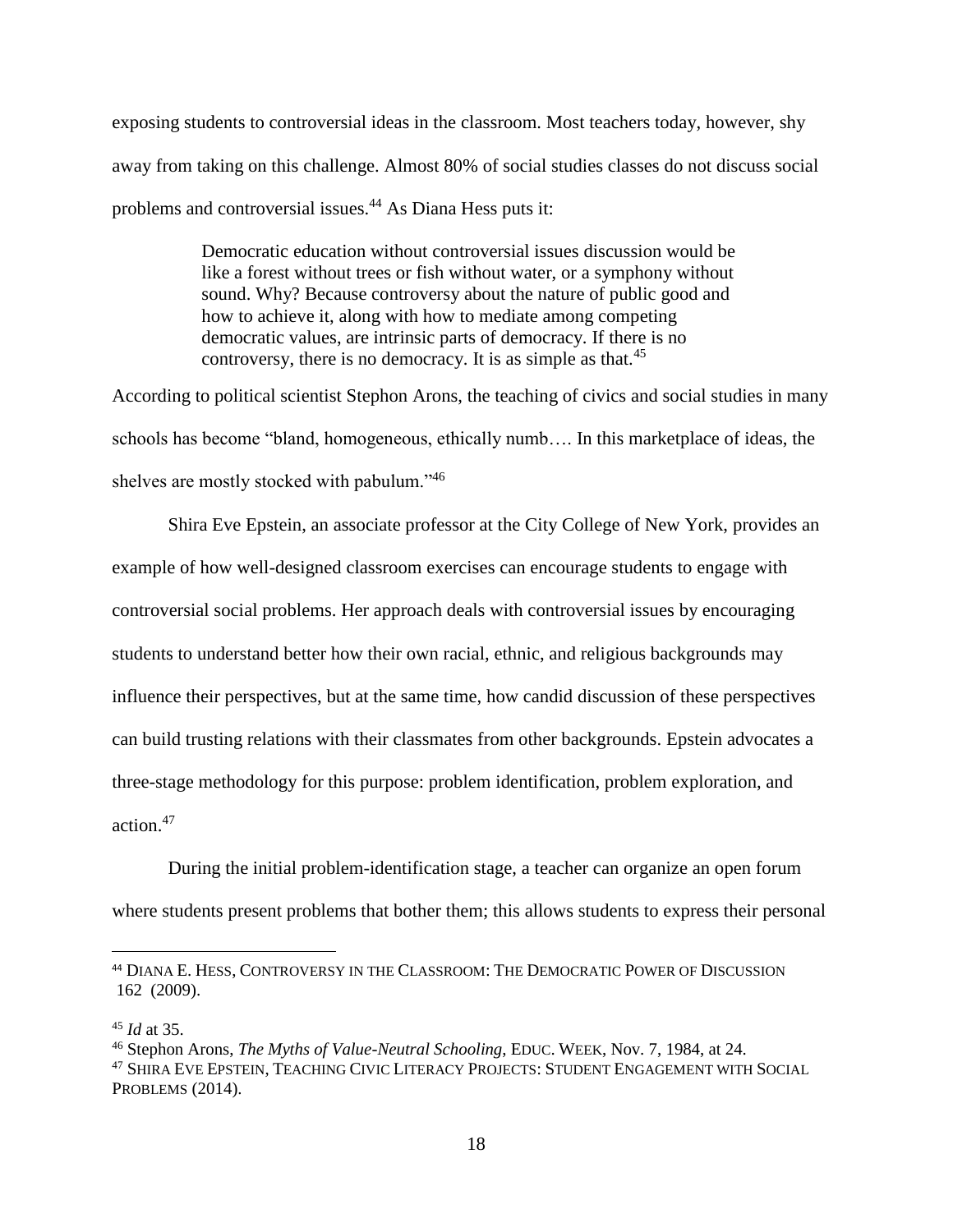interests, concerns, and aspirations in a safe environment. After hearing their classmates' views and experiences, the class as a whole selects a problem or a set of problems to research. Finally, collectively, the class determines action to take to address the problem or problems. These phases allow students to work together to understand a complex issue and act jointly to change it.

Mastering the pedagogical skills to provide this kind of instruction requires effective training and professional development. Recent research suggests that "most teachers did not learn, or at least did not have adequate time to master, the kinds of high-leverage pedagogies that are so critical to quality civic education."<sup>48</sup> As a result, most social studies teachers do not even know "what the precise content of a proper civic education should be."<sup>49</sup> Effective professional development to help teachers lead students in the exploration of controversial issues should include deep subject-matter knowledge; "active learning" that encourages teachers to become engaged in meaningful discussion, planning, and practice; the building of collaborative professional relationships; and continuous follow-up.<sup>50</sup>

Some teachers avoid classroom discussions of certain issues because they fear criticism from administrators or parents for addressing controversial or political topics. School boards need to develop and promulgate clear policies that encourage teachers to promote productive classroom discussions of controversial topics. A number of school boards do have such policies

<sup>48</sup> Diana Hess and John Zola, "Professional Development as a Tool for Improving Civic Education," in MAKING CIVICS COUNT: CITIZENSHIP EDUCATION FOR A NEW GENERATION 197 ( DAVID E. CAMPBELL, MEIRA LEVINSON AND FREDERICK M. HESS, EDS, 2012).

<sup>49</sup> Rebecca Burgess, Civic Education Professional Development, *supra*, note 33, at 1.

<sup>50</sup> Guardians of Democracy report, *supra*, note 21, at 38.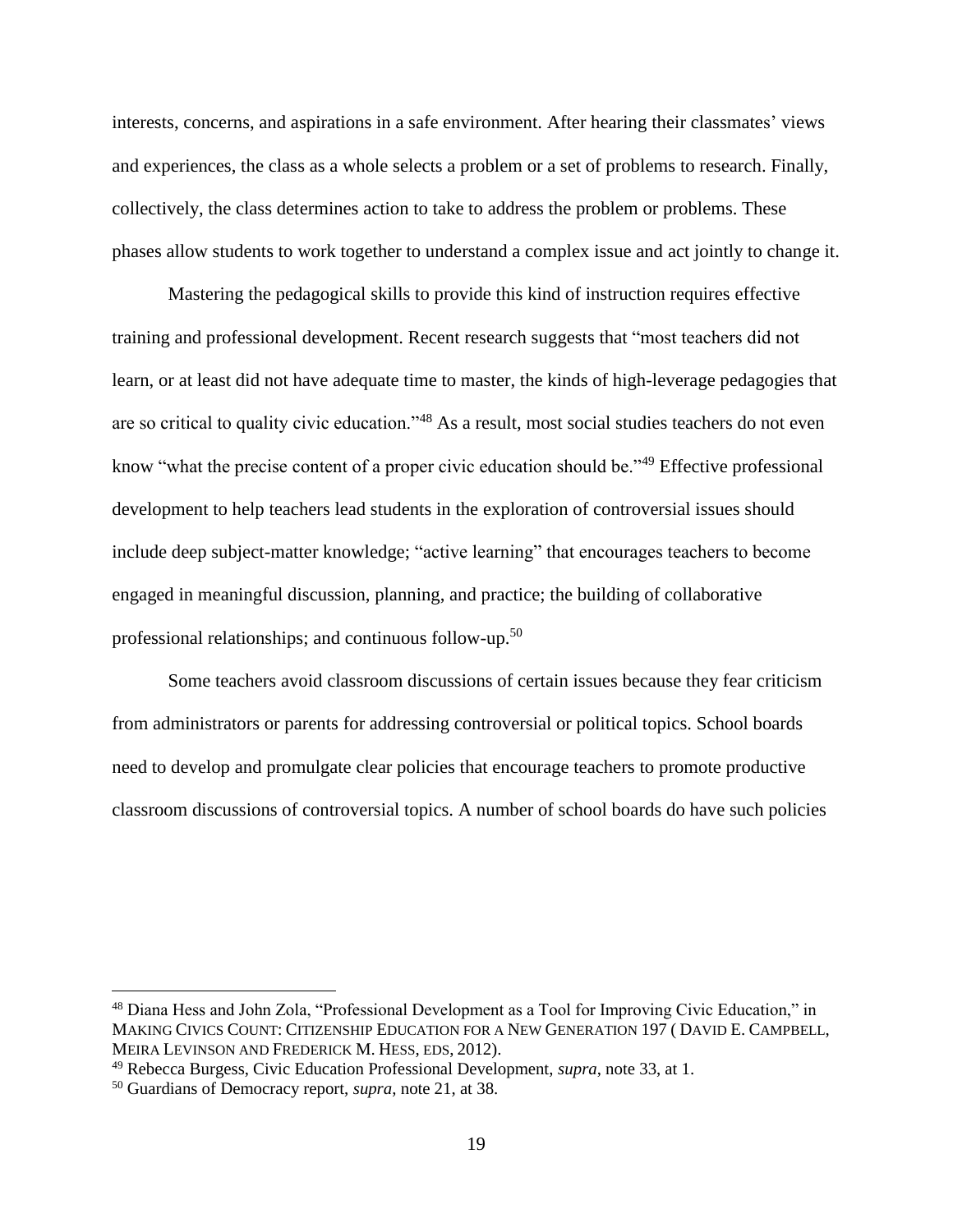and professional organizations such as the National Council for Social Studies encourage their adoption.<sup>51</sup>

#### *c) Applying Critical Analysis Skills to Use of New Media*

Accelerating use of new digital media present both major challenges and major opportunities for educators seeking to develop critical reasoning and deliberation skills in their students. As of 2015, 76% of young people were active participants in social media, including Facebook, YouTube, Twitter, Instagram, and Snapchat.<sup>52</sup> On the one hand, the internet and social media may make it more difficult to motivate and equip students for civic participation if students use these tools primarily for socializing, entertainment, and consumer pursuits. On the other hand, the digital age has the potential to create a dynamic new public square that can instill in young people a sense of agency and motivate them to engage more deeply with political issues and to develop more sharply honed research and deliberative skills.

Key challenges for educators at this point, therefore, are to create and adopt curricula and instructional practices that enable all students to develop lifelong critical reasoning skills that they can apply to all media, to gain practice in employing these skills in their exploration of the web and their use of digital media, and to motivate them to engage in "deliberative dialogue." A number of programs already have responded to these possibilities. "Student Voices" is one early example of how this can be done. Taught over the course of ten weeks as a supplement to existing civic-education curricula, "Student Voices" combines classroom discussions of political

<sup>51</sup> *See*, JONATHAN ZIMMERMAN AND EMILY ROBERTSON, THE CASE FOR CONTENTION: TEACHING CONTROVERSIAL ISSUES IN AMERICAN SCHOOLS 79-82, 88-91 (2017).

<sup>52</sup> Pew Research Center, Teens, Social Media & Technology Overview 2015, available at [http://www.pewinternet.org/2015/04/09/teens-social-media-technology-2015/.](http://www.pewinternet.org/2015/04/09/teens-social-media-technology-2015/)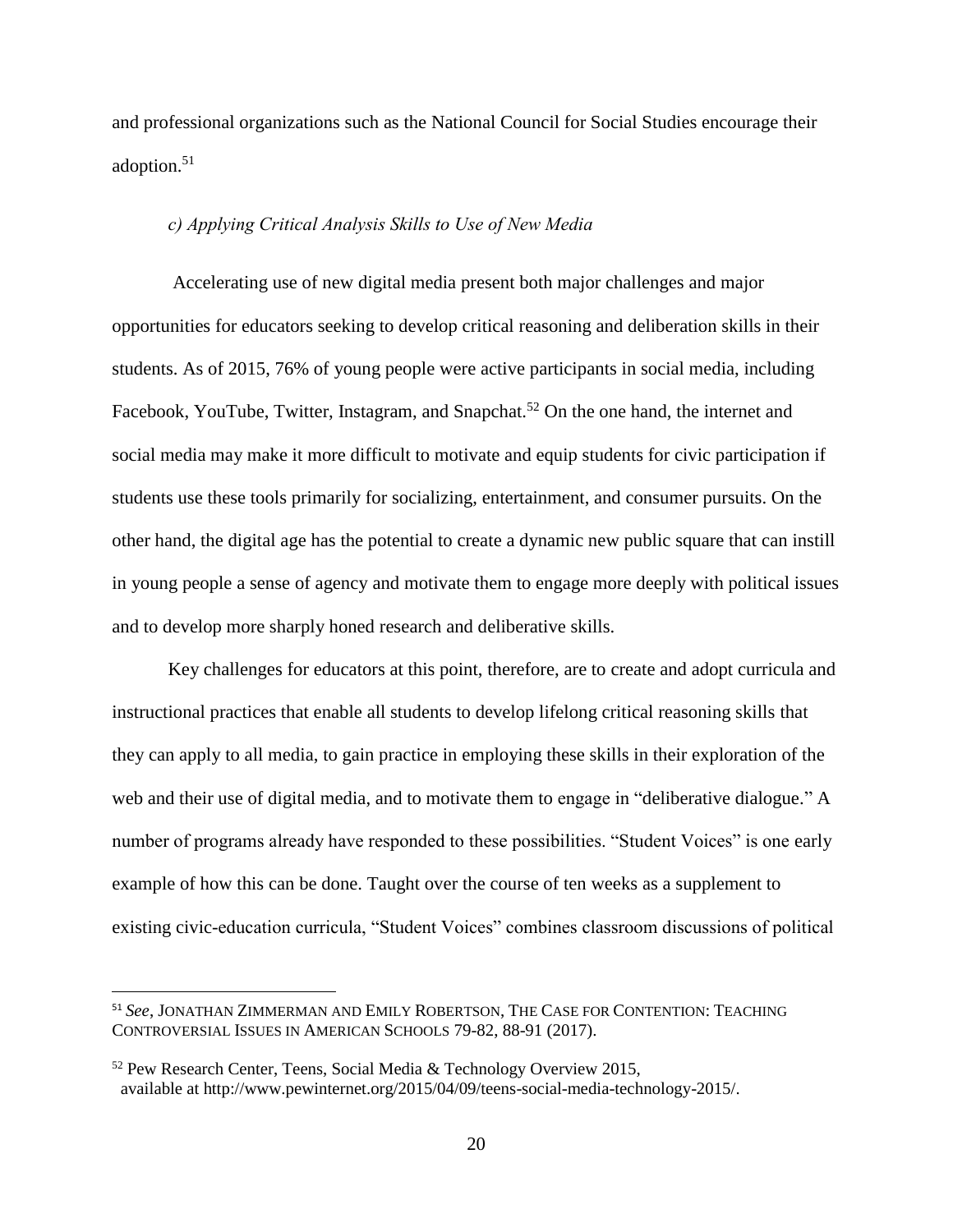and social issues with online activities. At computer terminals that are provided in the classrooms,

> students can read daily news coverage of their city and state, locate their state officials and their district's city council member, and research their positions on issues of relevance to them. The Web site also promotes interaction with other Student Voices participants by providing the opportunity to vote in "click polls" on current issues and communicate with students from other classrooms by posting their own opinions on controversial topics.<sup>53</sup>

A study of the implementation of this program in 22 Philadelphia high schools found that the strongest predictor of positive outcomes was effective classroom political discussion. 54

Harold Rheingold, a technology expert and visiting lecturer in Stanford University's

Department of Communication, has suggested that teachers instruct students to (1) write a blog

post that takes a position on an issue and uses links to other relevant sites to support the position;

(2) ask probing questions about the assumptions, assertions, and logic of the arguments on a

selected website; and (3) use wikis (websites that are jointly created and edited) to develop

collaborative communities that can share knowledge and coauthor documents on topics of

mutual interest.<sup>55</sup> Others have proposed that teachers provide students the opportunity and tools

to undertake high-quality investigations through multiple sources and tap social networks to

engage in dialogue with people with diverse perspectives,<sup>56</sup> or to create a "digital portfolio" in

[http://repository.upenn.edu/cgi/viewcontent.cgi?article=1370&context=asc\\_papers](http://repository.upenn.edu/cgi/viewcontent.cgi?article=1370&context=asc_papers) 

<sup>54</sup>*Id* at 93. Another interesting finding of this study was that the Student Voices program had "equal" impact across ethnic and racial groups." *Id* at 94.

<sup>53</sup> Lauren Feldman et al, *Identifying Best Practices in Civic Education: Lessons from the Student Voices Program*, 114 AM J OF EDUC 75, 79 (2007), available at

<sup>&</sup>lt;sup>55</sup> Howard Rheingold, "Using Participatory Media and Public Voice to Encourage Civic Engagement" in CIVIC LIFE ONLINE: LEARNING HOW DIGITAL MEDIA CAN ENGAGE YOUTH 97, 104 (W. Lance Bennett, ed., 2008).

<sup>56</sup> Joseph Kahne, Erica Hodgin and Elyse Eidman-Aadahl, *Redesigning Civic Education for the Digital Age: Participatory Politics and the Pursuit of Democratic Engagement,* 55 THEORY & RESEARCH IN SOC. EDUC.1, 10-12 (2016.)*,* available at

*[http://www.tandfonline.com/doi/full/10.1080/00933104.2015.1132646.](http://www.tandfonline.com/doi/full/10.1080/00933104.2015.1132646)*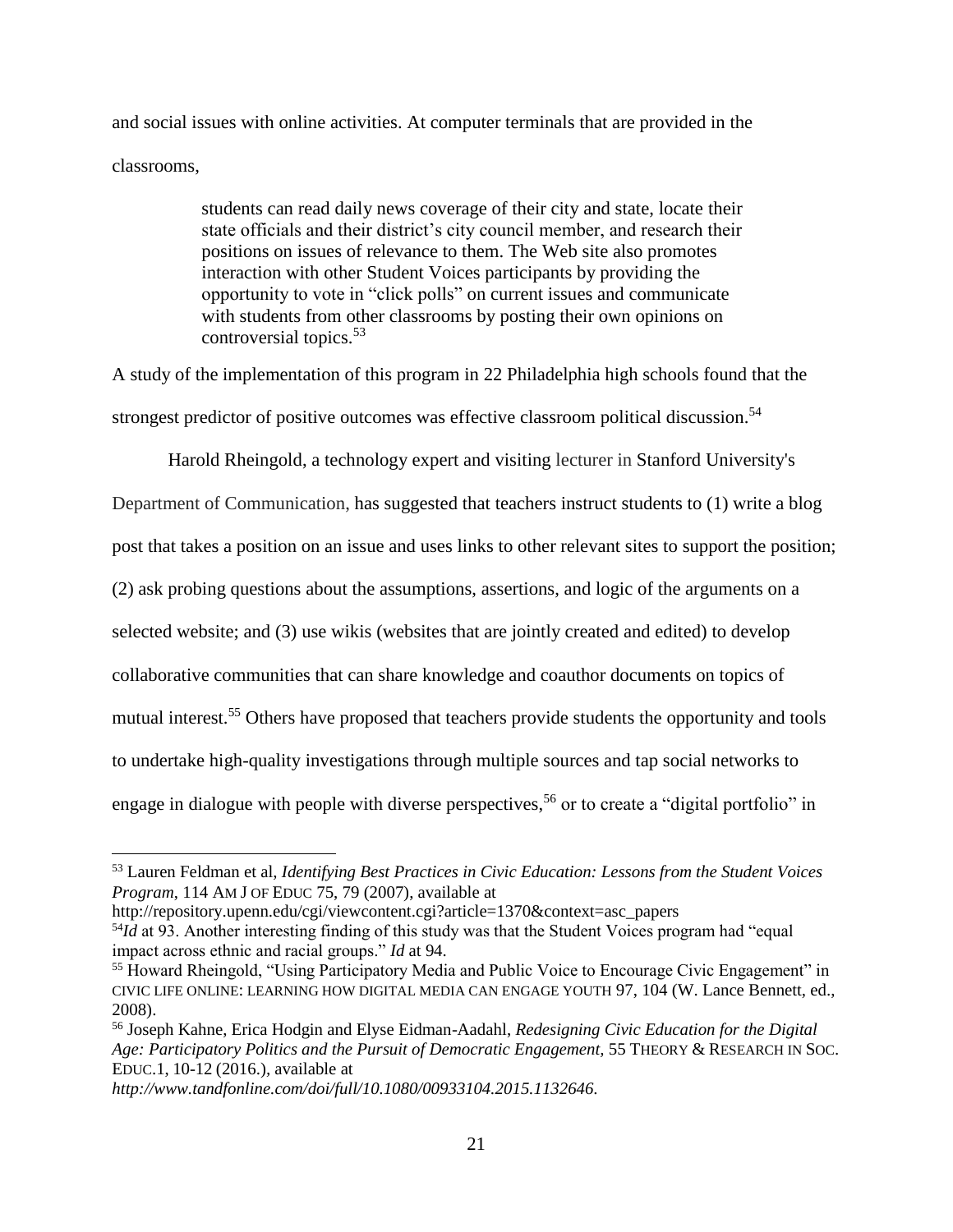which they post writings, videos of activities, and examples of students' civic and political analyses and actions.<sup>57</sup>

#### *Civic Experiences*

 $\overline{a}$ 

As John Stuart Mill aptly noted, preparing citizens for civic participation is like teaching someone to ride a horse or to swim: both require the formation of habits through exercise.<sup>58</sup> In addition to civic knowledge and civic skills, therefore, students also need to practice civic engagement through experiential learning opportunities that show them how politics and government actually work and how their own and others' agency and engagement can influence social and political outcomes.<sup>59</sup>

John Dewey recognized almost a century ago that involvement in student government, service-learning activities, speech and debate, the arts, civic-action projects, and other actual and simulated civic and political activities provide important opportunities for developing civic skills and dispositions.<sup>60</sup> These activities also help students understand how civic and political institutions function and can help young people develop tactical skills for active civic and political involvement later in life.

<sup>57</sup> Joseph Kahne, Jacqueline Ullman and Ellen Middaugh, "Digital opportunities for Civic Education 207,227 in MAKING CIVIC COUNT: CITIZENSHIP EDUCATION FOR A NEW GENERATION (David E. Campbell, Meira Levinson and Fredrick M. Hess, eds, Joseph Kahne, Campbell, 2012). The portfolios could be placed within a network so that teachers and students could see and comment on each other's work.

<sup>58</sup> Quoted in James Youniss, "How to Enrich Civic Education and Sustain Democracy," in MAKING CIVICS COUNT, *supra*, note 54, at 116-117.

<sup>59</sup> *See*, ALLEN, *supra,* note 24 at 42-43 ("strategic and tactical understanding of the levers of political change" is an essential aspect of "preparatory readiness" for capable citizenship). <sup>60</sup> JOHN DEWEY, DEMOCRACY AND EDUCATION: AN INTRODUCTION TO THE PHILOSOPHY OF EDUCATION (1935).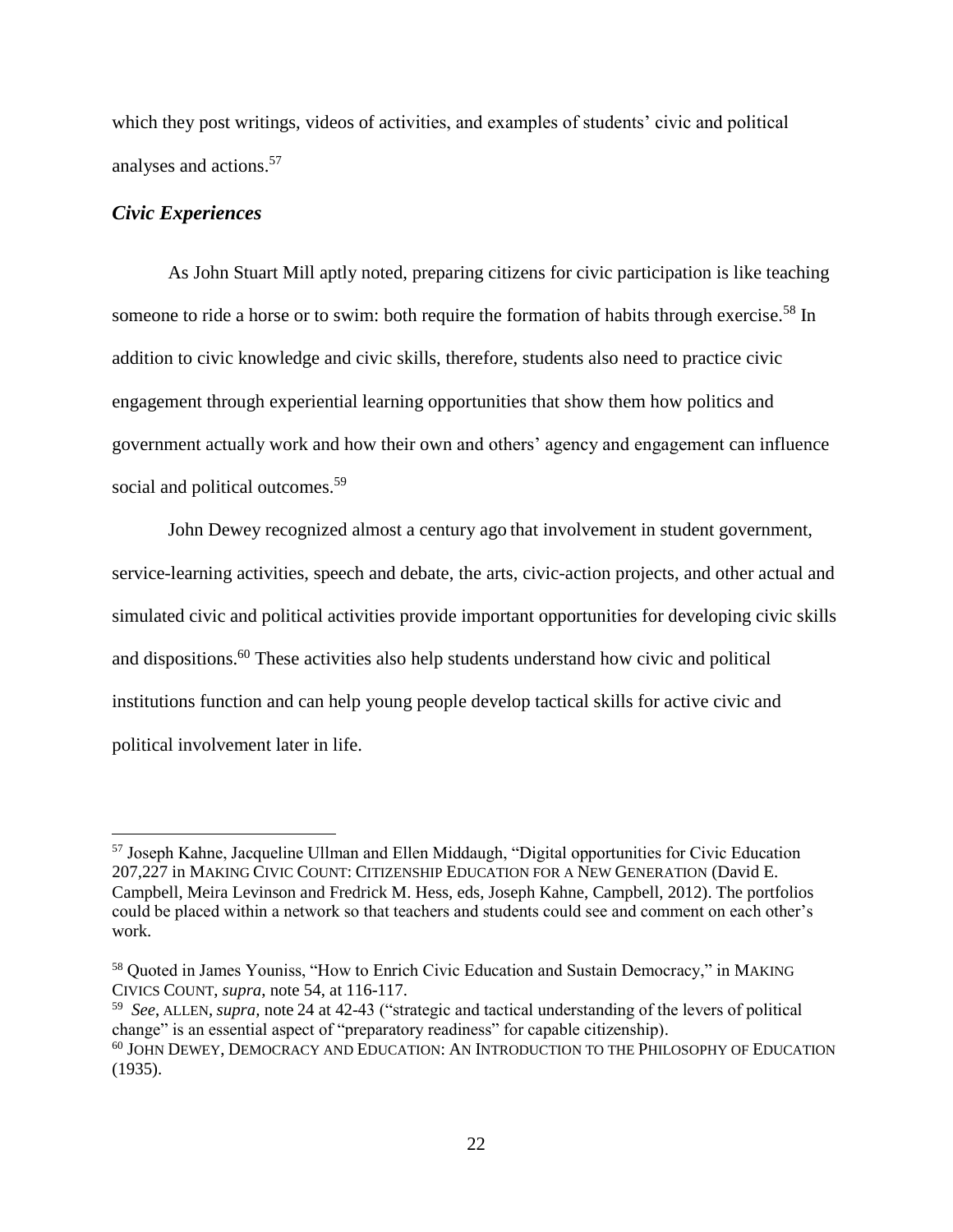An extensive body of research also holds that experiential learning opportunities, such as those provided in extracurricular activities and active community service experiences, have a significant positive impact on long-term civic involvement. The experience of working closely together for extended periods of time on drama productions, concerts, sports teams, school newspapers, debate teams, and the like, afford students the kind of experiences that are most conducive to overcoming stereotypes, breaking down cultural barriers, facilitating meaningful communication and uncovering common interests among people from varied income, racial, religious, and ethnic groups. Participation in community-service activities directly acquaints students with community problems and political issues with which they may not have been aware or were aware only in the abstract, and it provides a network of people with whom to discuss civic issues.

These experiences have been directly linked with increased civic participation in later life. For example, a longitudinal analysis of the experiences of a sample of 20,000 students found that the likelihood of involvement in civic-engagement activities eight years after graduation was approximately 50% greater for students who had participated in high-school extracurricular activities for one year than for students who had not, and that students who had participated for two years evidenced even greater rates of civic engagement.<sup>61</sup> Participation in extracurricular activities has also been found to promote increased voting.<sup>62</sup>

<sup>61</sup> Margo Gardner, Jodie Roth, Jeanne Brooks-Gunn, *Adolescents' participation in organized activities and developmental success 2 and 8 years after high school: Do sponsorship, duration, and intensity matter*? 44 DEV. PSYCH.814 (2008); *see also*, Jonathan F.Zaff, Kristen A. Moore, Angela Romano Papillo and Stephanie Williams, *Implications of Extracurricular Activity Participation During Adolescence on Positive Outcomes* 18 *J. ADOLESC. RES.* 599 (2003). (Adolescents who consistently participated in activities from 8th grade through 12th grade were more likely to vote, volunteer or attend college than those who participated only occasionally or those who never participated).  $62$  Reuben J. Thomas and Daniel A. McFarland, Joining Young Voting Young: The Effects of Youth Voluntary Associations on Early Adult Voting, Circle Working Paper #73 (2010), available at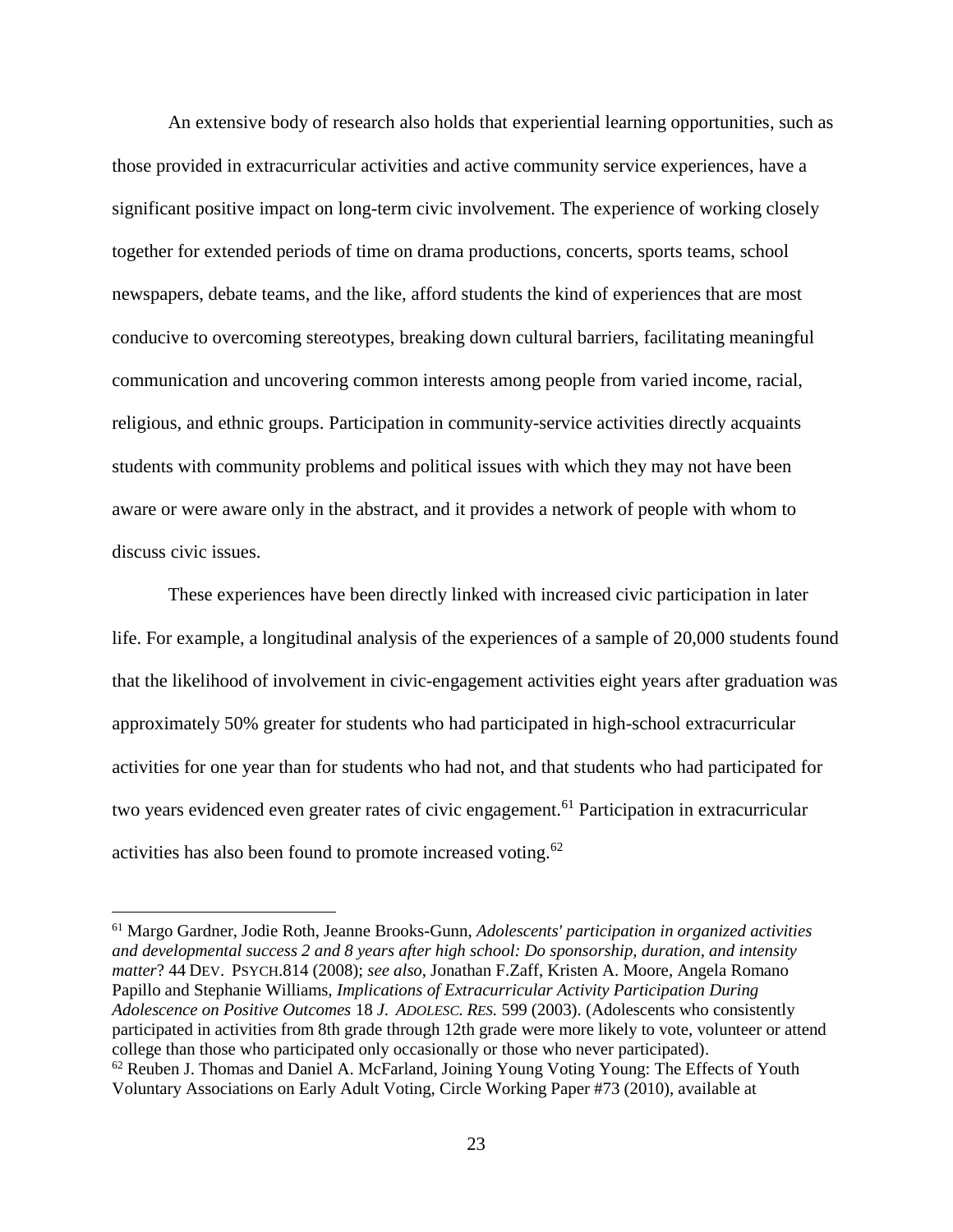Studies have also shown that both voluntary and school-required community-service activities, as well as involvement in extracurricular activities, are strong predictors of adult voting and volunteering.<sup>63</sup> Service learning, an approach that combines community service with classroom discussions and analysis of community-service experiences, has been found to have a large effect on later civic participation, even when controlling for a range of neighborhood, school, and family characteristics.<sup>64</sup>

Most schools today do provide a range of extracurricular opportunities. However, a good number of schools attended predominantly by students living in poverty and students of color lack the resources to provide a reasonable range of such activities to their students. For example, a 2010 study of all high schools in North Carolina found that school size and poverty levels significantly influence the number and types of activities available, with larger schools and those schools with more affluent student bodies offering more activities.<sup>65</sup>

An additional problem is that, in times of recession or fiscal constraint, many schools that are forced to trim school budgets cut back on these activities, which generally are not mandated parts of the curriculum. For example, following the 2008 recession, schools throughout the

[http://eric.ed.gov/?id=ED512250.](http://eric.ed.gov/?id=ED512250) (The most robust effects on voting habits resulted from high school involvement in the performing arts.)

<sup>63</sup> Daniel Hart, Thomas M. Donnelly, James Youniss and Robert Atkins, *High School Community Service as a Predictor of Adult Voting and Volunteering,* 44 AM. EDUC. RES. J 197 (2007); *See also*, James Youniss, Yang Su, and Miranda Yates, *The Role of Community Service in Identity Development: Normative, Unconventional and Deviant Orientations*, 14 J. ADOLESC. RES. 248 (1999). (Service experience positively affects development in the areas of political involvement, religion and substance abuse; students' participation in school government and other types of school activities doubled the likelihood of service.)

<sup>64</sup> Joseph E. Kahne and Susan E. Sporte, *Developing Citizens: The Impact of Civic Learning Opportunities on Students' Commitment to Civic Participation*, 45 AMER. EDUC. RES. J 738 (2008).

<sup>65</sup> [Elizabeth Stearns](https://www.researchgate.net/profile/Elizabeth_Stearns) and [Elizabeth J. Glennie,](https://www.researchgate.net/profile/Elizabeth_Glennie) *Opportunities to participate: Extracurricular activities' distribution across and academic correlates in high schools,*39 SOC. SCI. R[ESEARCH](https://www.researchgate.net/journal/0049-089X_Social_Science_Research) :296 (2010), available at

https://www.researchgate.net/publication/248571987\_Opportunities\_to\_participate\_Extracurricular\_activi ties' distribution across and academic correlates in high schools.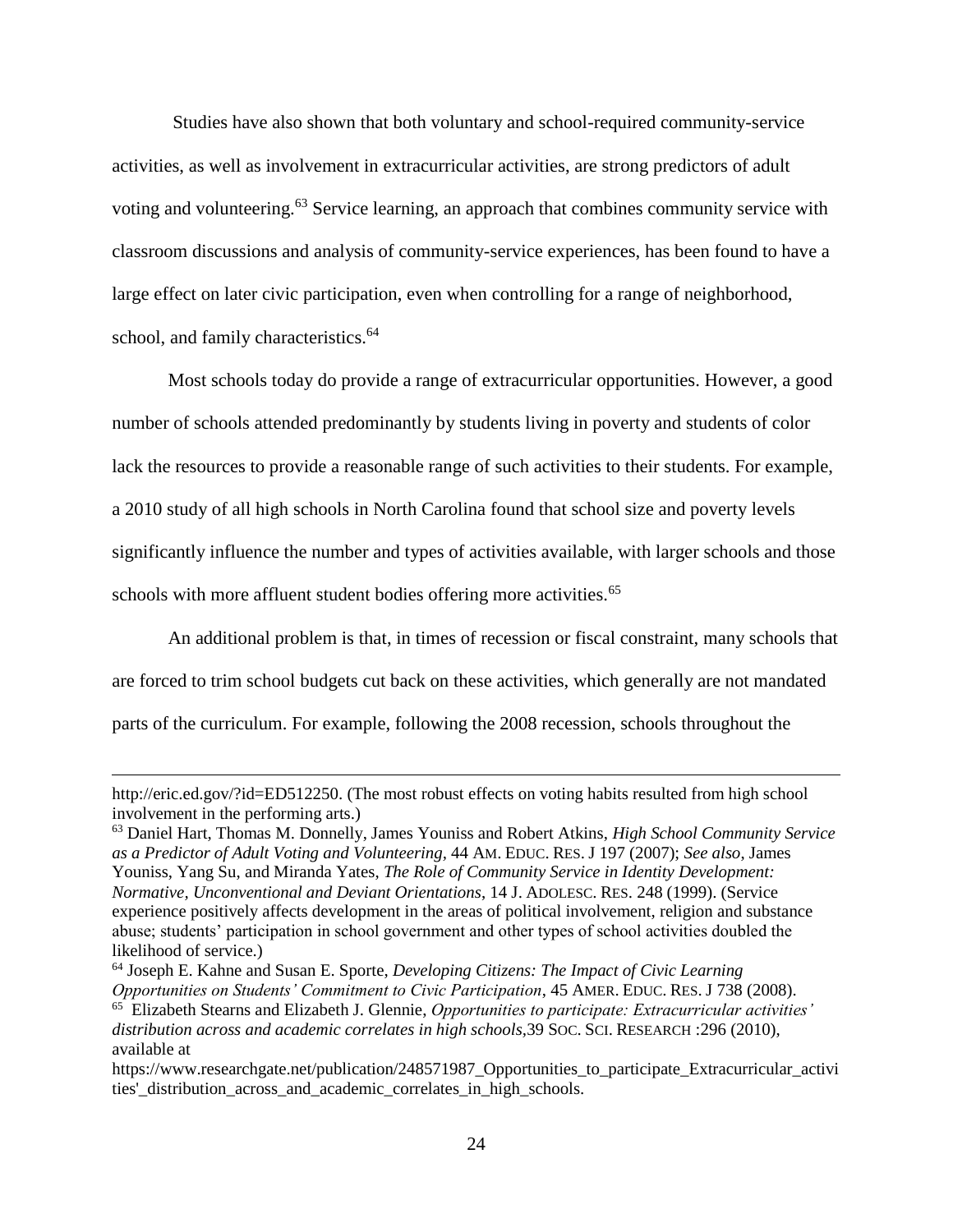country eliminated field trips to legislatures, art museums, and local historical sites;<sup>66</sup> dropped middle school sports; cut back on interscholastic competitions; and eliminated spelling bees and drama clubs.<sup>67</sup> Our own study of the impact of budget cuts on 33 high-need schools in eight districts in New York State found that "most of the high schools had to eliminate their civicsrelated afterschool offerings, including community-service programs, student government, school newspaper, and programs like Model UN and Moot Court."<sup>68</sup>

Another practice that a growing number of schools utilize during times of financial constraint is a "pay-to-play" policy that requires students who want to play on athletic teams, participate in drama clubs, or write for school newspapers to pay fees. For example, in recent years, students in Arlington, Massachusetts, were required to pay \$720 to play ice hockey or participate in gymnastics, and \$408 to be on the cheerleading squad; in Lakeville, Illinois, it cost \$150 to join the chess club; in Shannon, New Jersey, the fee to write for the literary magazine was \$200; and in Medina, Ohio, students were charged \$660 to play a high school sport, \$200 to join the concert choir, and \$50 to act in the spring play.<sup>69</sup> Needless to say, these policies

<sup>66</sup> Associated Press, *Field trips becoming history at some Ohio schools,* CINCINNATI ENQUIRER, Oct. 8, 2012, available at http://www.northjersey.com/news/education/field-trips-becoming-history-at-someohio-schools-1.383829; *See also*, DANIELA ALTIMARI**,** *Field Trips Fading Fast In An Age Of Testing*, HARTFORD COURANT, Dec. , 2007, available at

https://www.researchgate.net/publication/248571987 Opportunities to participate Extracurricular activi ties'\_distribution\_across\_and\_academic\_correlates\_in\_high\_school[shttp://www.hartfordinfo.org/issues/do](http://www.hartfordinfo.org/issues/documents/education/htfd_courant_120907.asp) [cuments/education/htfd\\_courant\\_120907.asp.](http://www.hartfordinfo.org/issues/documents/education/htfd_courant_120907.asp) (Field trips cut back due to budget cuts and perceived need to use more time to boost scores on standardized tests.)

 $67$  June Kronholz, Academic Value of Non-Academics: The Case for Keeping Extracurriculars, 12 EDUC. NEXT (2012), available at http://educationnext.org/academic-value-of-non-academics/.

<sup>68</sup> Michael A. Rebell, Jessica R. Wolff, & Joseph R. Rogers, Jr. Deficient resources: An analysis of the availability of basic educational resources in high needs schools in eight New York State school districts 11 (2012), available a[t http://www.equitycampaign.org/i/a/document/25804\\_DeficientResources2-21-](http://www.equitycampaign.org/i/a/document/25804_DeficientResources2-21-13.pdf) [13.pdf.](http://www.equitycampaign.org/i/a/document/25804_DeficientResources2-21-13.pdf)

<sup>69</sup> *See*, Stephanie Simon, *Public Schools Charge Kids for Basics, Frills*, WALL ST. J. , May 25, 2011, available at http://www.wsj.com/articles/SB10001424052748703864204576313572363698678; *See generally*, Note, *Pay-to-play: A Risky and Largely Unregulated Solution to Save High School Athletic Programs from Elimination,* 39 Suffolk L. Rev. 583 (2005-2006.)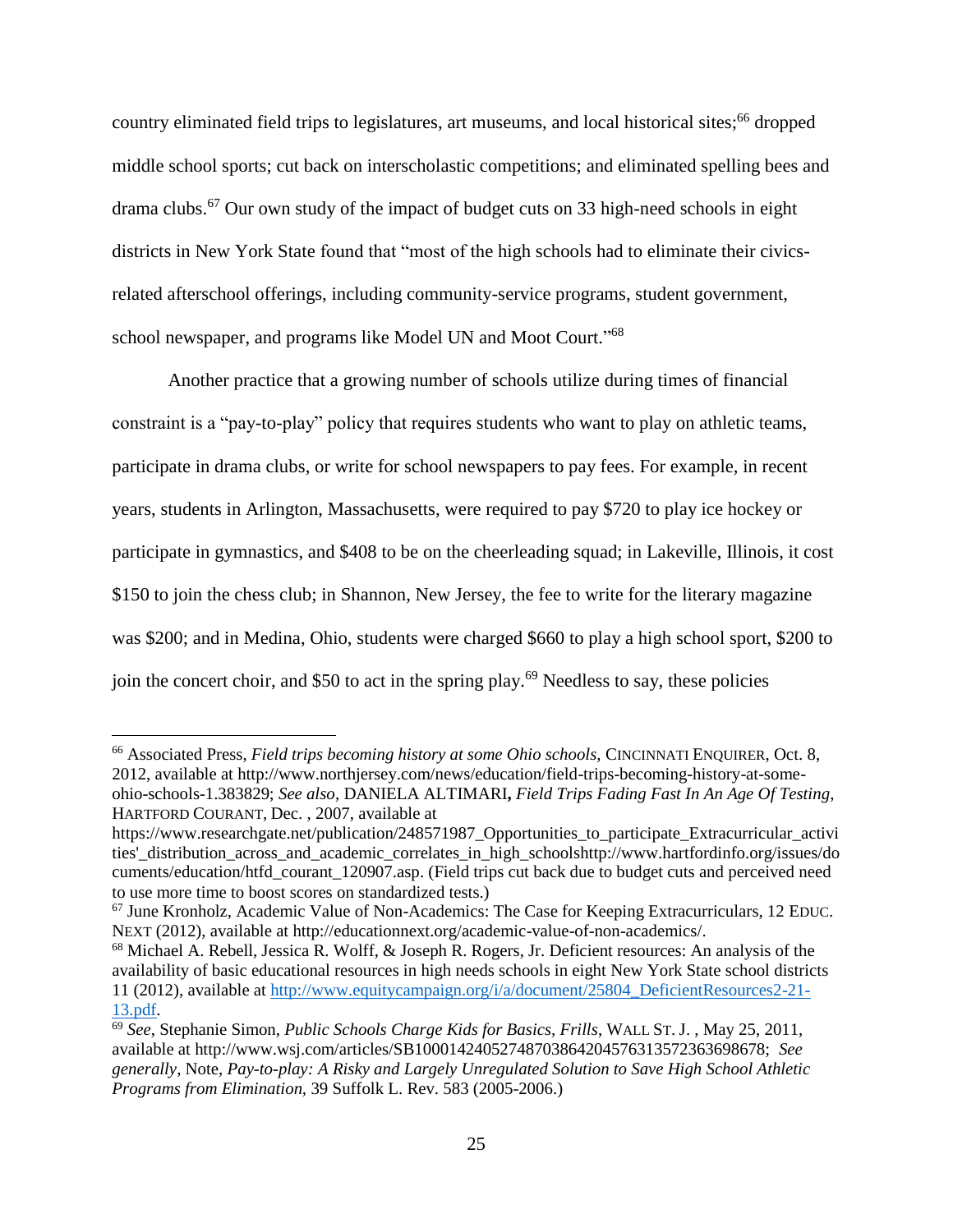disproportionately exclude students from low-income households, many of whom are students of color.

High-quality service-learning and community-involvement activities also need to be made more widely available. An example of an effective service-learning program is the Madison County Youth Service League project conducted in a middle-class, largely suburban community. Students in this program worked on public-service projects in their county's administrative offices. One group of students investigated whether citizens in their community wanted curbside trash pickup. Another group helped to develop a five-year plan for the fire-andrescue department. For each project, students had to collect and analyze data, interact with government agencies, write a report, and present their findings in a formal hearing before the county's Board of Supervisors. An evaluation of this program concluded that it had a powerful impact on students' capacities for and commitments to civic participation.<sup>70</sup>

Some version of such experiential opportunities for civic learning should be available in all schools all of the time. A cost-efficient complement, but not a substitute, for such participatory experiences is the use of online games and other digital tools that provide students virtual civic experiences in running for political office, legislating, deciding legal cases, and administering public institutions. One example in wide use is the "iCivics" games sponsored by the nonprofit organization established by former U.S. Supreme Court Justice Sandra Day O'Connor.<sup>71</sup> To maximize the effectiveness of the students' use of these games, they should be integrated into social-studies lessons with appropriate teacher guidance.

<sup>70</sup> JOEL WESTHEIMER, WHAT KIND OF CITIZEN? EDUCATING OUR CHILDREN FOR THE COMMON GOOD 63 (2015).

<sup>71</sup> iCivics is available at [https://www.icivics.org/games.](https://www.icivics.org/games)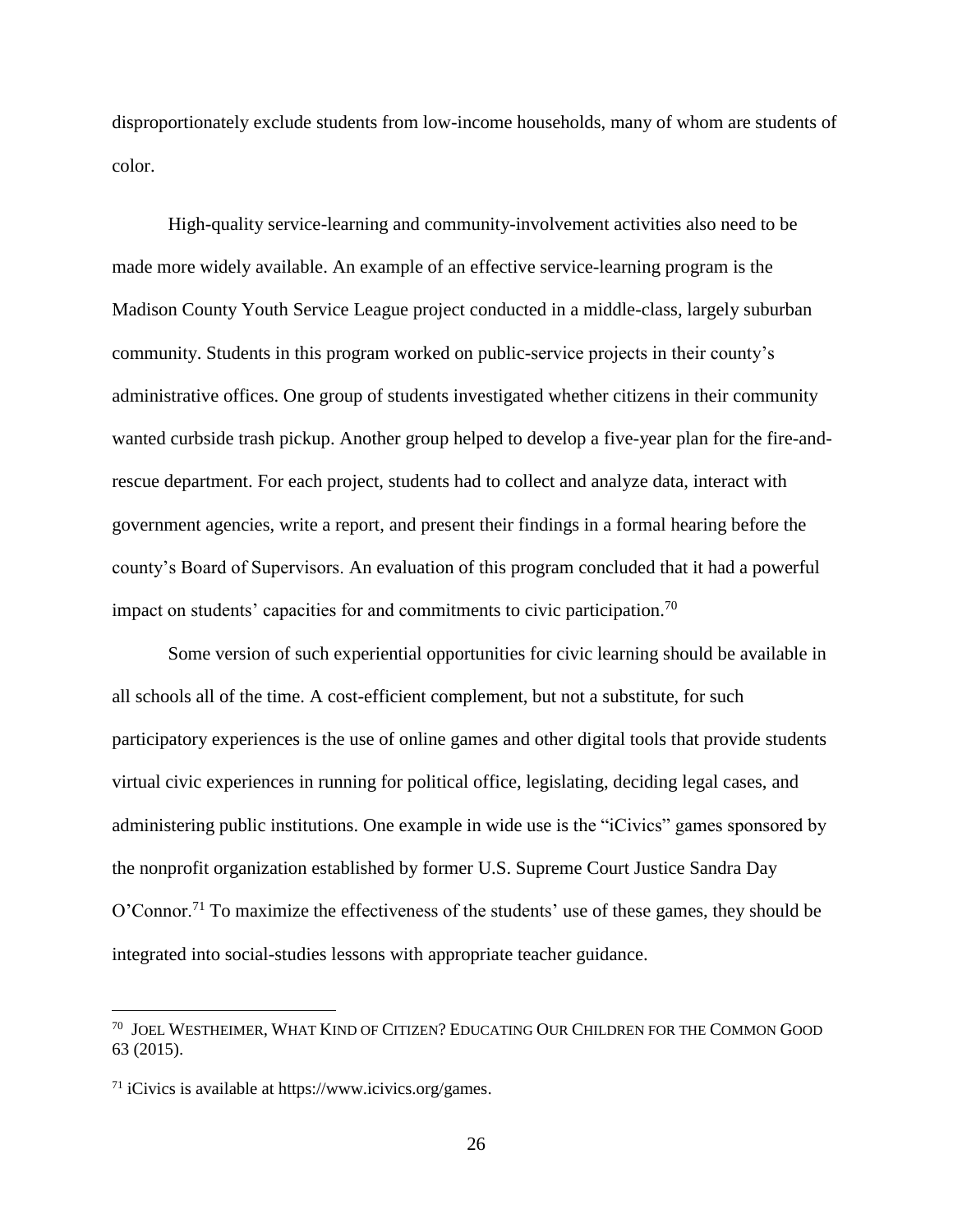#### *Civic Values*

 $\overline{a}$ 

Most contemporary educators who are concerned about civic preparation believe that schools today also need to promote certain character values and civic dispositions, in addition to providing access to civic knowledge, skills, and experiences.<sup>72</sup> The nineteenth-century common schools sought to inculcate values like patriotism, religious faith, hard work, responsibility, honesty, altruism, and courage. Contemporary proponents of civic preparation endorse fostering most of these personal values, although they do not allude to religious values (at least not in the public schools). They emphasize that democratic citizens need to be responsible, honest, hardworking, caring, and have the courage to do what is right and just, even in difficult circumstances.<sup>73</sup>

In addition, most contemporary educators and policymakers also emphasize equality, tolerance, due process, and respect for the rule of law as important democratic values, particularly in light of our nation's experiences with slavery, Jim Crow laws, assimilation of immigrants, and struggles with totalitarianism and terrorism. The value of tolerance, combined with an emphasis on critical thinking, is especially important to foster the kind of deliberative discussions needed to prepare students for civic participation in a diverse democratic society.

<sup>72</sup> *See, e.g.* Pathways to Civic Character: A Shared Vision For America's Schools (signed by*, inter alia*, the Association for Supervision and Curriculum, National Association of Elementary School Principals, the National Association of Secondary School Principals, and the National School Boards Association), available at [http://www.utahciviccoalition.org/downloads/Pathways\\_to\\_Civic\\_Character.pdf;](http://www.utahciviccoalition.org/downloads/Pathways_to_Civic_Character.pdf) Carnegie Corporation and CIRCLE, The Civic Mission of Schools, 4 (2003), available at

http://civicmission.s3.amazonaws.com/118/f7/1/172/2003 Civic Mission of Schools Report.pdf. <sup>73</sup> *See*, e.g., Wolfganf Altof and Marvin W. Berkowitz, Moral Education and Character Education: Their Relationship and Roles in Citizenship Education, 35 J OF MORAL EDUC. 495, 513 (2006), available at https://characterandcitizenship.org/PDF/MoralEducationandCharacterEducationAlthofBerkowitz.pdf (emphasizing "social justice, honesty, personal and social responsibility, equality, etc.") Character Counts! Six Pillars of Character (trustworthiness, respect, responsibility, fairness, caring and citizenship), available at website, [www.charactercounts.org.](http://www.charactercounts.org/)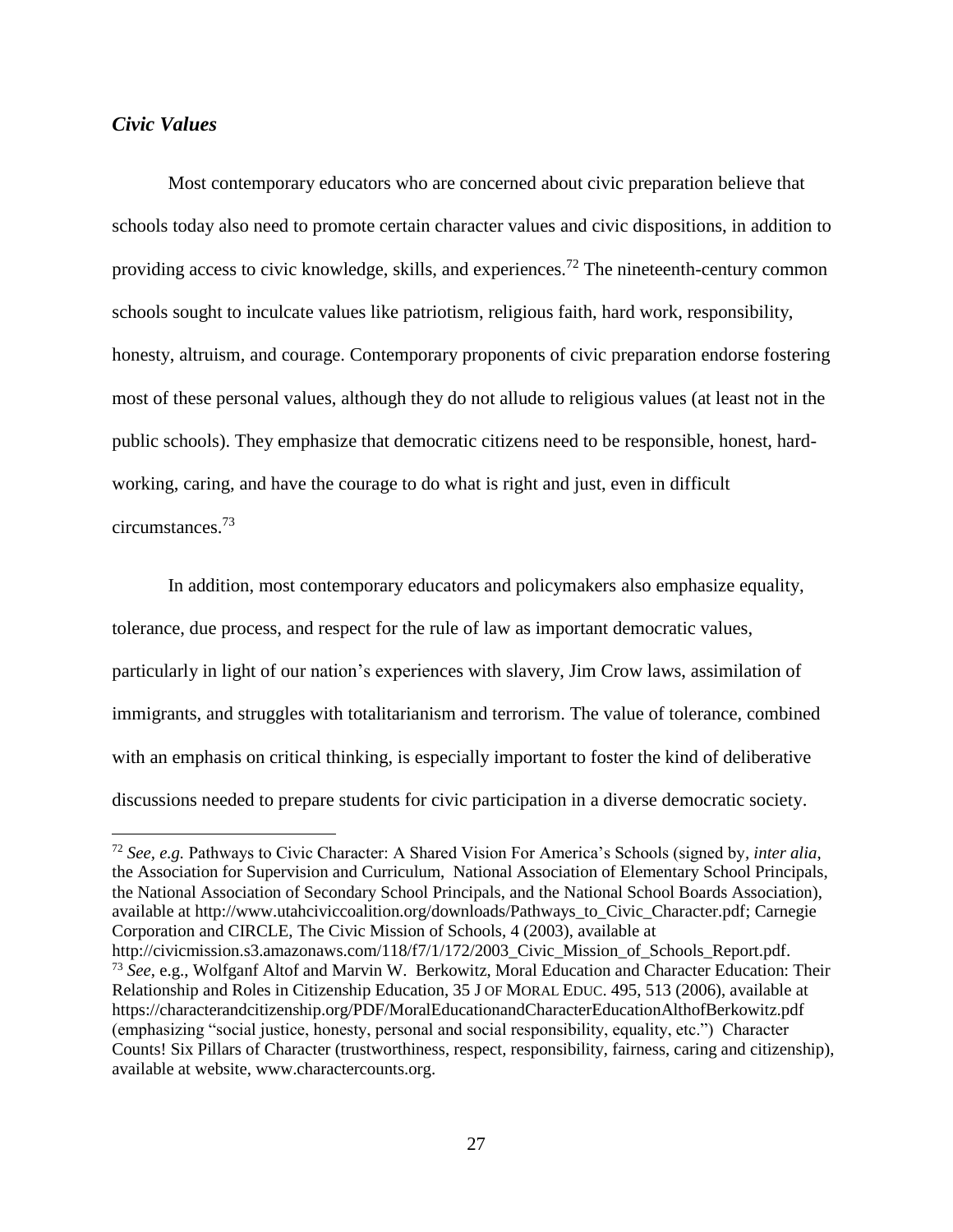To be effective in developing civic values—certainly for secondary school students—the concepts presented must strike them as relevant and as dealing forthrightly with issues that affect their lives and their perceptions of what is really happening in the society in which they live. Students can best develop and hone positive civic values, traits, and dispositions within a schooling environment that allows them to wrestle with the realities of diversity and equality, deliberate about relevant political, social and moral issues, and work with others on meaningful school-based, community-service and political activities.

Scott Seider, an associate professor of education at Boston University, provides a number of examples of schools that have successfully created such an ethos. The three Boston-area schools he studied combined courses that conveyed civic knowledge, advisories that pressed students to grapple with relevant political and social issues, and school-community meetings and assemblies that dealt democratically with important school-governance issues. For example, students at Roxbury Prep engaged in exercises like writing letters to students in their school who were being bullied<sup>74</sup> and, through performing a speech, a poem, and a rap before a school-wide assembly, reflected on their reactions to the expulsion of half a dozen of their classmates for drug dealing in school.<sup>75</sup> At the nearby Pacific Rim School, discussions focused on such issues as how the numbers of students who were sent to the principal's office break down by gender, race, and grade and how these patterns compare with law-enforcement patterns outside the school.<sup>76</sup>

Traditional values like patriotism can also be taught in a way that rings true to contemporary issues and contemporary values. During the 19th and early  $20<sup>th</sup>$  centuries, American schools taught "an old fashioned patriotism" that emphasized "the glory of the United

<sup>74</sup> SCOTT SEIDER, CHARACTER COMPASS: HOW POWERFUL SCHOOL CULTURE CAN POINT STUDENTS TOWARD SUCCESS 126-127 (2012).

<sup>75</sup> *Id* at 128-129.

<sup>76</sup> *Id* at 180-81.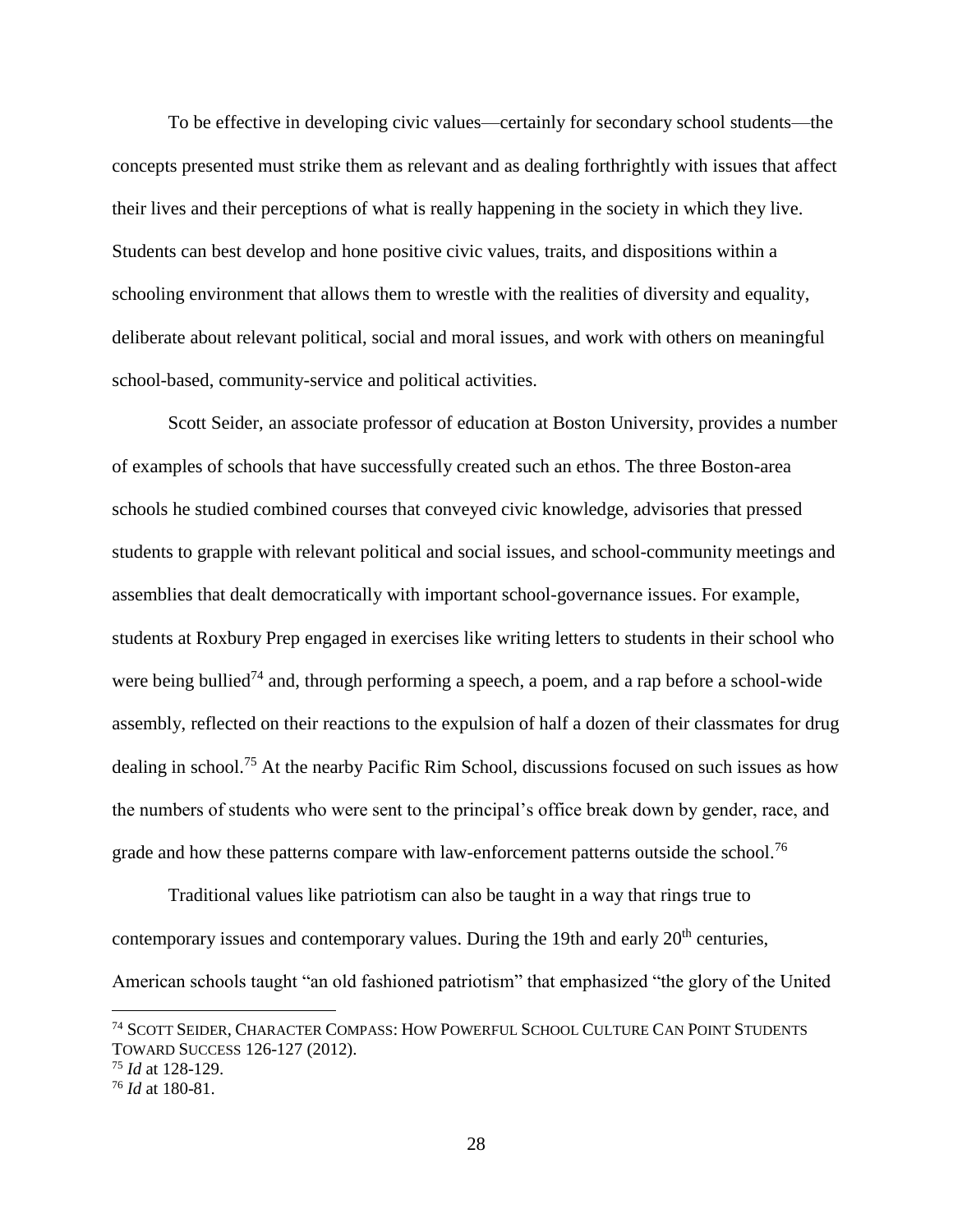States, the greatness of democracy and the blessings of American liberty…[and] [t]here was little criticism of American characteristics or activities."<sup>77</sup> These trends began to shift when "patriotism" became a contentious concept during the Vietnam War era, and many students and teachers viewed the war as immoral, the government as flawed, and patriotism as the adoption of an uncritical attitude toward the government.

Some believe that the terrorist attack on the World Trade Center in New York City on September 11, 2001, precipitated a renewed sense of a "shared fate"<sup>78</sup> among American's diverse citizens and at that time led many schools to begin to adopt a broader and more balanced approach to teaching patriotism that has been called "democratic patriotism" as opposed to "authoritarian patriotism."<sup>79</sup> A distinguished panel of scholars and educators at a recent conference of the Stanford Center on Adolescence articulated three aspects of patriotism that teachers should address: "1) felt attachment to society and to the ideals that the United States has traditionally espoused; 2) willingness to criticize and change aspects of the country that do not live up to those values; and 3) commitment to make personal sacrifices, when necessary, for those ideals and for the common good."<sup>80</sup> Patriotism taught in this way "acknowledges and promotes visions of shared histories, struggles, institutions, languages, and value

<sup>77</sup> MORRIS JANOWITZ, THE RECONSTRUCTION OF PATRIOTISM: EDUCATION FOR CIVIC CONSCIOUSNESS 84,94 (1983).

<sup>78</sup> Sigal Ben-Porath, "Education for Shared Fate Citizenship" in EDUCATION, JUSTICE & DEMOCRACY, *supra,* note 71 at 80.

<sup>79</sup> Joel Westheimer, Introduction in PLEDGING ALLEGIANCE: THE POLITICS OF PATRIOTISM IN AMERICA'S SCHOOLS 4 (Joel Westheimer, ed., 2007.)

<sup>80</sup> Stanford Center on Adolescence*,* Youth Civic Development & Education: A Conference Report 19 (2014): *See also*, Center for Civic Education, National Standards for Civics and Government, Standard IV. D. 3 (1994), available at [http://www.civiced.org/standards?page=912erica#15. \(Patriotism](http://www.civiced.org/standards?page=912erica#15  (patriotism-) means "loyalty to the values and principles underlying American constitutional democracy as distinguished from ingoism and chauvinism.")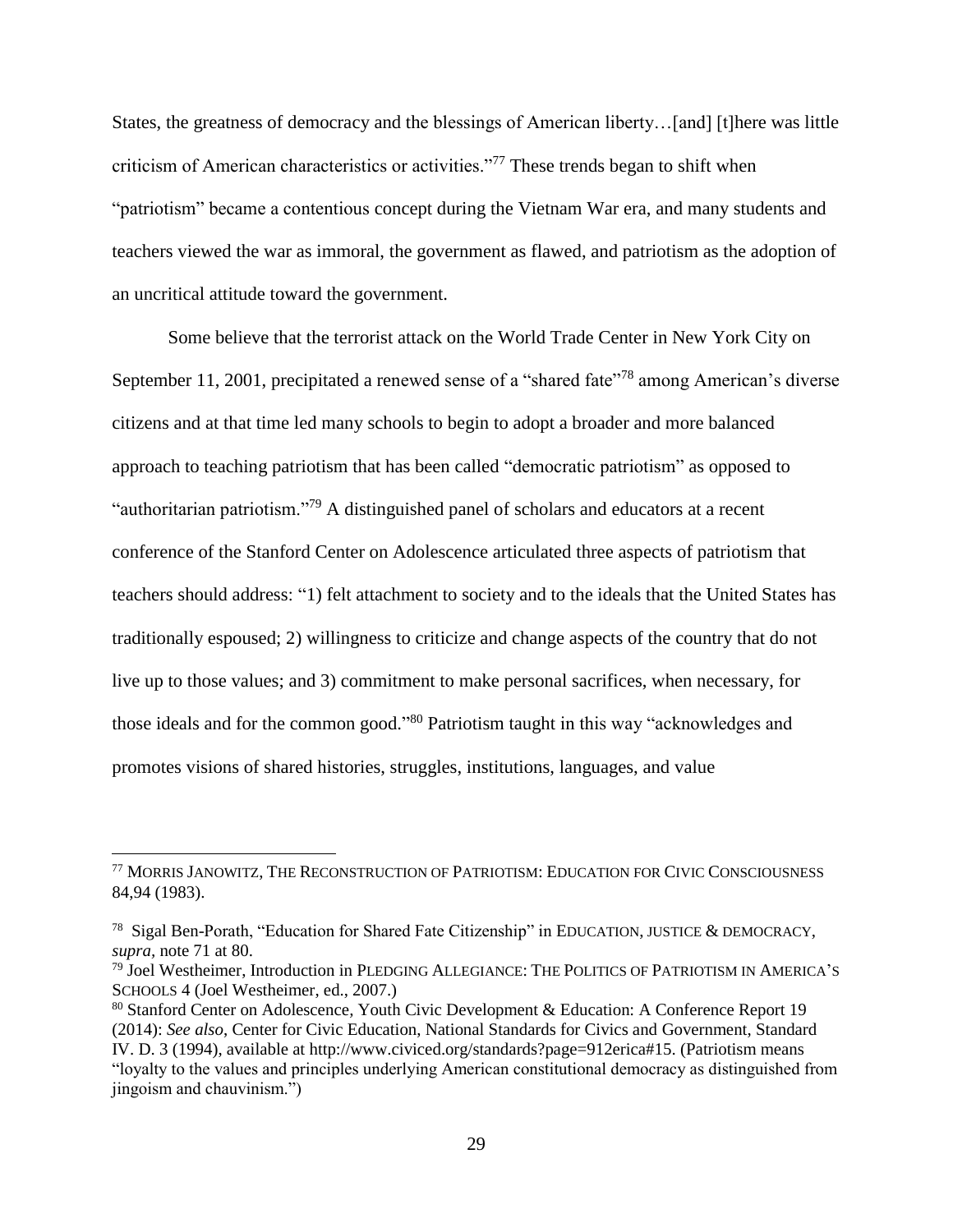commitments."<sup>81</sup> It can be a means for teachers to stimulate meaningful discussions of the nation's advances and setbacks in implementing the values and visions of the Declaration of Independence and the Constitution.

### **Diversity and Equity**

Two additional necessary building blocks for civic preparation in today's schools are diversity and equity. Unfortunately, many of our schools do not provide learning environments where students from diverse races, ethnicities, religions, sexual orientations, and socioeconomic backgrounds thrive together. Often, sufficient resources for many basic educational necessities for civic preparation are not available. No discussion about civic preparation can advance productively without contending with these facts about the broader social context in which schools operate.

Schools in the U.S. today serve a more diverse population of students than ever before, and, as a whole, the American public schools aspire both to greater excellence and to greater equity than at any time in their history. That is, public schools in the U.S. aim to educate a population of students with a greater need for supports than in years past to meet higher-thanever educational standards. While there has been some progress toward equity and excellence in the public schools, there are still many significant obstacles. This context is critical as we seek to understand how all schools can ensure that all of their students reach high standards of civic preparation. Today, schools bring together students from different socioeconomic strata, different religious and political backgrounds, different races and ethnicities, with diverse cultures and home languages, with a range of intellectual and physical abilities and disabilities, with

<sup>81</sup> Sigal Ben-Porath, *supra*, note 81, at 90.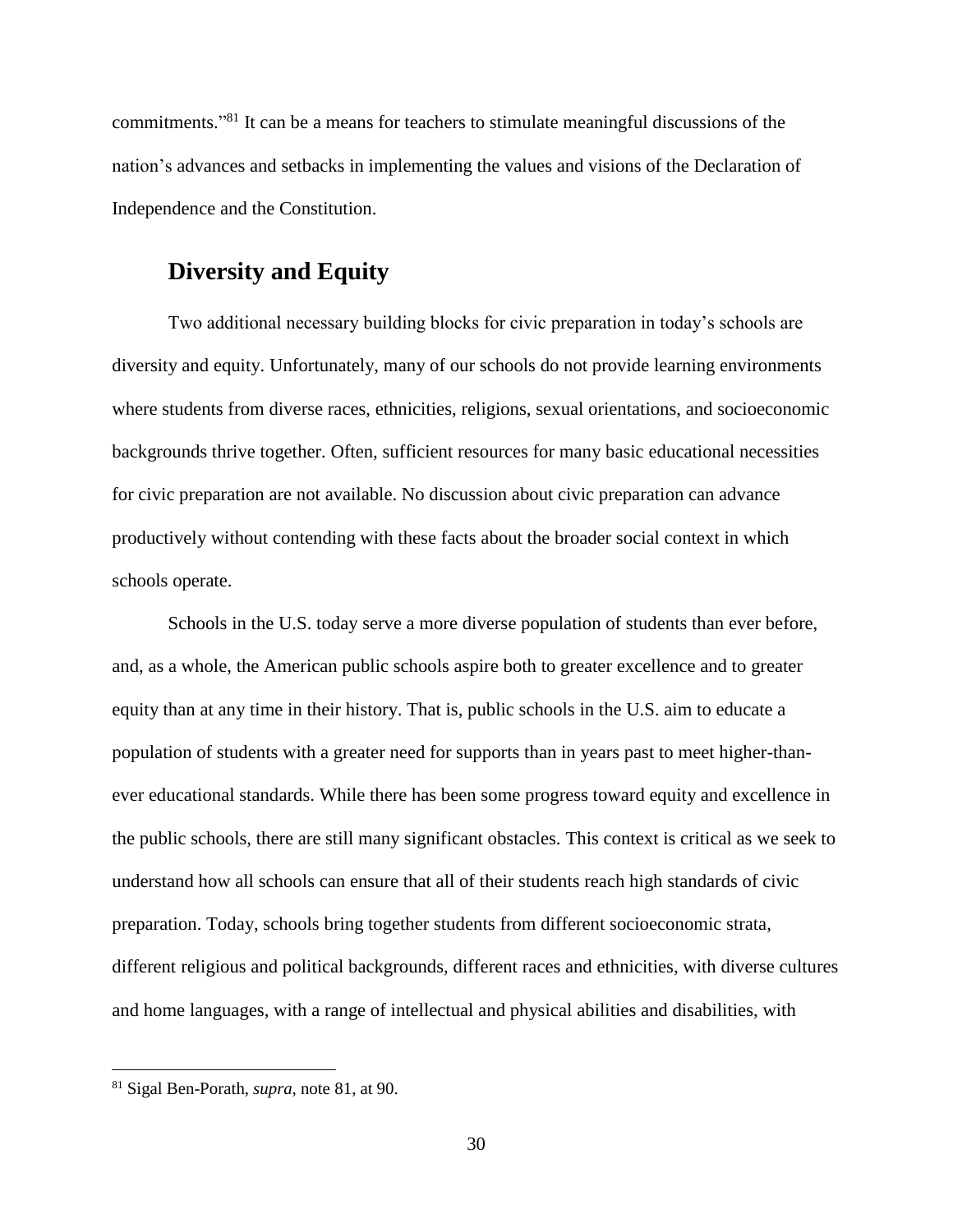different family configurations and different sexual orientations. Overall, Black, Latino/a, and Asian-American students now make up 45% of the student population nationally<sup>82</sup> and are projected to be a majority of the entire student population nationwide by 2020.<sup>83</sup> Students with identified disabilities made up approximately 13% of the student population in 2012-2013. <sup>84</sup> Students who self-identify as gay constituted 5% in 2008.<sup>85</sup>

Changes in immigration laws and the arrival of refugees from throughout the world in recent decades have vastly expanded the diversity represented in American schools. In 2013, the New York City Department of Education reported that over 41% (438,131) of students enrolled in New York City public schools speak a language other than English at home, and that these students, collectively, speak 151 different languages; $86$  in the Los Angeles public schools, 93 languages other than English are spoken.<sup>87</sup> These new demographic trends are not limited to major urban areas. In rural schools, as of 2010, 10% of the students were African American and

<sup>82</sup> *Racial/Ethnic Enrollment in Public Schools,* NATIONAL CENTER FOR EDUCATION STATISTICS (2015). available at: [http://nces.ed.gov/programs/coe/indicator\\_cge.asp](http://nces.ed.gov/programs/coe/indicator_cge.asp)

<sup>83</sup> William J. Hussar and Tabitha M. Bailey, *Projections of Education Statistics to 2022,* 41 NATIONAL CENTER FOR EDUCATION STATISTICS 33 (2014), available at

https://nces.ed.gov/pubs2014/2014051.pdf.

<sup>84</sup> U.S. Department of Education, National Center on Educational Statistics, Children and Youth With Disabilities (2015), available at [http://nces.ed.gov/programs/coe/indicator\\_cgg.asp.](http://nces.ed.gov/programs/coe/indicator_cgg.asp)

<sup>85</sup>Susan Jones, *Poll: Five Percent of High School Students 'Identify As Gay*', CNS News, July 7, 2008, available at [http://nces.ed.gov/programs/coe/indicator\\_cgg.asp.](http://nces.ed.gov/programs/coe/indicator_cgg.asp) The actual percentage is probably higher, since by the time that they reach college as many as 12% of students self-identify as gay or bisexual. Suzannah Weiss, *About 12 percent of students identify as gay or bisexual,* BROWN DAILY HERALD, Nov. 12, 2010, available at http://www.browndailyherald.com/2010/11/12/about-12-percent-of-studentsidentify-as-gay-or-bisexual/.

<sup>86</sup> NEW YORK CITY DEPARTMENT OF EDUCATION, Office of English Language Learners, 2013 Demographic Report, (2013), available at: [http://schools.nyc.gov/NR/rdonlyres/FD5EB945-5C27-44F8-](http://schools.nyc.gov/NR/rdonlyres/FD5EB945-5C27-44F8-BE4B-E4C65D7176F8/0/2013DemographicReport_june2013_revised.pdf) [BE4B-E4C65D7176F8/0/2013DemographicReport\\_june2013\\_revised.pdf.](http://schools.nyc.gov/NR/rdonlyres/FD5EB945-5C27-44F8-BE4B-E4C65D7176F8/0/2013DemographicReport_june2013_revised.pdf)

<sup>87</sup> *Fingertip Facts,* LOS ANGELES UNIFIED SCHOOL DISTRICT 1 (2015). available at: [http://achieve.lausd.net/cms/lib08/CA01000043/Centricity/Domain/32/Fingertip%20Facts15-16\\_final](http://achieve.lausd.net/cms/lib08/CA01000043/Centricity/Domain/32/Fingertip%20Facts15-16_final-updated.pdf)[updated.pdf.](http://achieve.lausd.net/cms/lib08/CA01000043/Centricity/Domain/32/Fingertip%20Facts15-16_final-updated.pdf)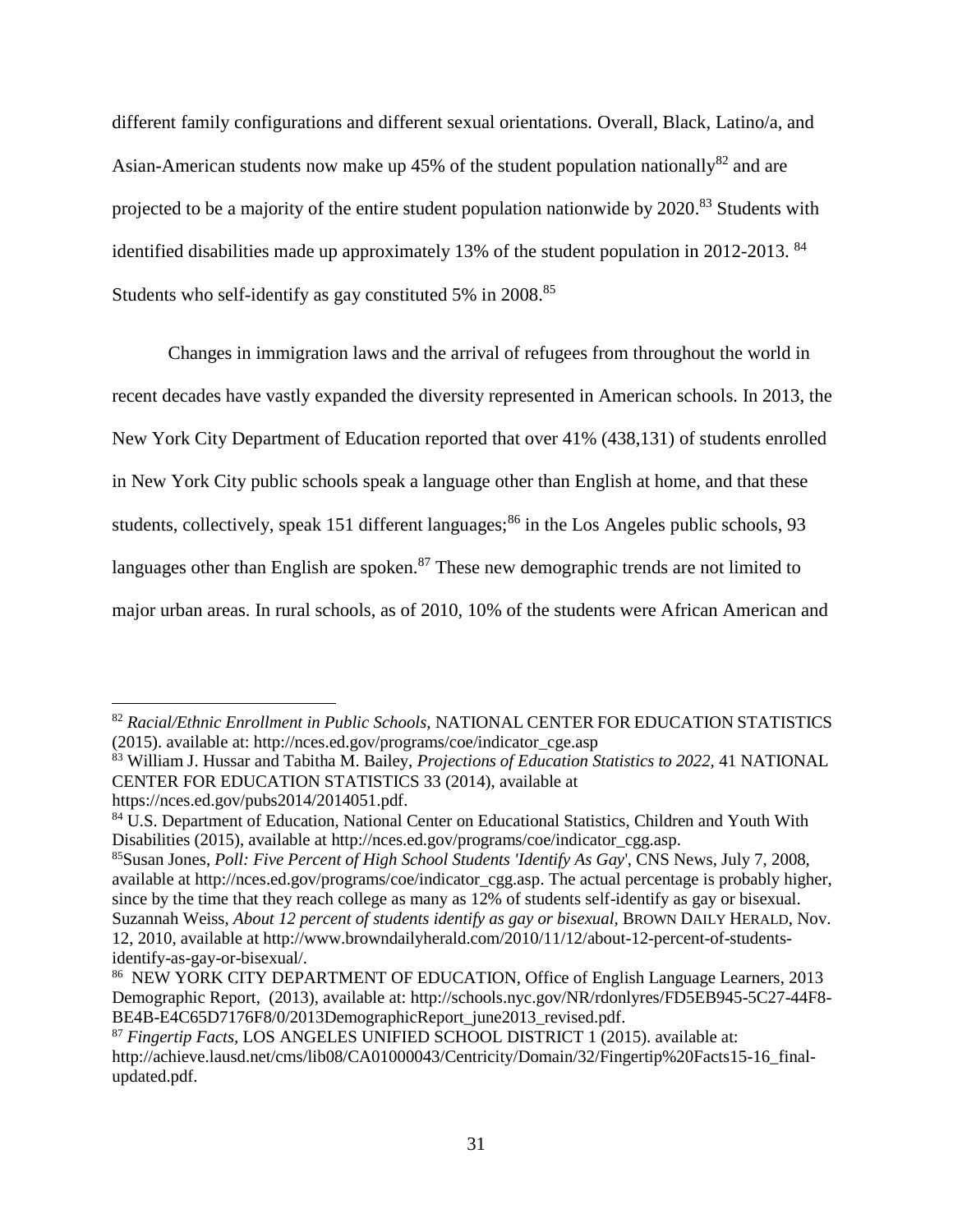13% were Hispanic,<sup>88</sup> and in rural and small-town regions, the Hispanic population increased by 1.9 million, or 46%, between 2000 and 2010.<sup>89</sup>

Some schools serve much higher concentrations of students from different subgroups.<sup>90</sup> Racial-ethnic diversity, for example, is unevenly distributed from state to state, and, in local communities, "diversity contrasts are even sharper. Diversity may be a fact of daily life, anchored in regular contact with people from ethnoracial communities outside one's own or it may be experienced more vicariously, if one's own group dominates."<sup>91</sup> Given these realities, America's historical assumption that immigrants, people of color, and other subgroups could or should readily be assimilated into the dominant culture no longer applies. And earlier assumptions about achieving diversity and equity through integration must be questioned.

To prepare students to function productively as civic participants in this dynamic, increasingly varied American society, schools need to not merely tolerate diversity but to embrace it and to provide students with knowledge, skills, experiences and values appropriate to this task. Public schools today need to combine durable American institutions, and important democratic values with mores and values drawn from the vast array of practices and perspectives that the heterogeneous groups that now comprise their population can contribute. Embracing diversity also means promoting effective racial and class integration to the maximum extent feasible under existing law and pressing the courts to adopt more proactive standards regarding

<sup>88</sup> National Center on Education Statistics, The Status of Rural Education (2013), available at [https://nces.ed.gov/programs/coe/indicator\\_tla.asp.](https://nces.ed.gov/programs/coe/indicator_tla.asp)

<sup>89</sup> Housing Assistance Council, "Race & Ethnicity in Rural," HAC RURAL RESEARCH BRIEF, April 2012, available at[: http://www.ruralhome.org/storage/research\\_notes/rrn-race-and-ethnicity-web.pdf.](http://www.ruralhome.org/storage/research_notes/rrn-race-and-ethnicity-web.pdf) <sup>90</sup> Matthew **Hall**, Laura **Tach**, and Barrett A. **Lee,** *Trajectories of ethnoracial diversity in American communities, 1980-2010.* 42 POPULATION & DEV. REV., 271-297 (2016). Id at 271.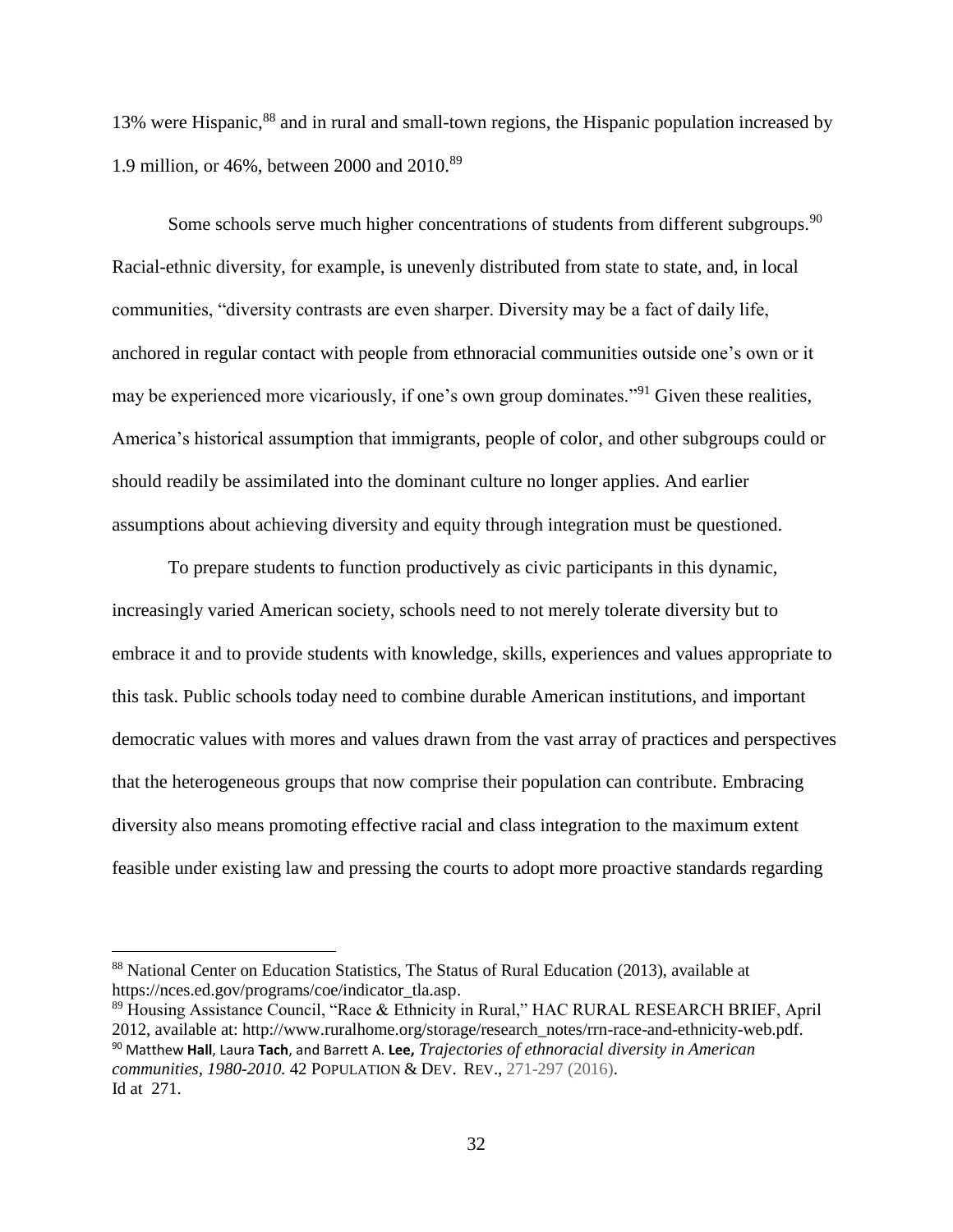school desegregation in a context that provides meaningful educational opportunities for all students.

For positive intergroup relations to flourish within schools and communities, students "must feel that their relationship rests on equality: each must believe that the relationship's benefits and burdens are shared more or less equally."<sup>92</sup> This kind of relationship cannot exist in schools where students are treated unequally or among students in substantially underfunded schools who recognize that they lack important opportunities that students who attend other schools regularly enjoy.

For more than a decade, the stated educational policy of the United States has been "to ensure that all children have a fair, equal, and significant opportunity to obtain a high-quality education and reach, at a minimum, proficiency in meeting challenging state academic achievement standards.  $93$  Nevertheless, in 23 states, state and local funding combined provides the poorest school districts fewer per capita dollars than it does to affluent school districts, even though these students have greater needs.<sup>94</sup> These disparities deny equal educational opportunity to the students in these schools and, as Diana Hess writes,

> It is one thing to say that students, especially poor students who are more likely to be students of color than White, need more and better democratic education. But…it is hard to expect that under-funded and under-supported schools and the students within them who are being attacked by the *hard bigotry* of inequality should do any better with respect to democratic education outcomes than they do with any other outcomes.<sup>95</sup>